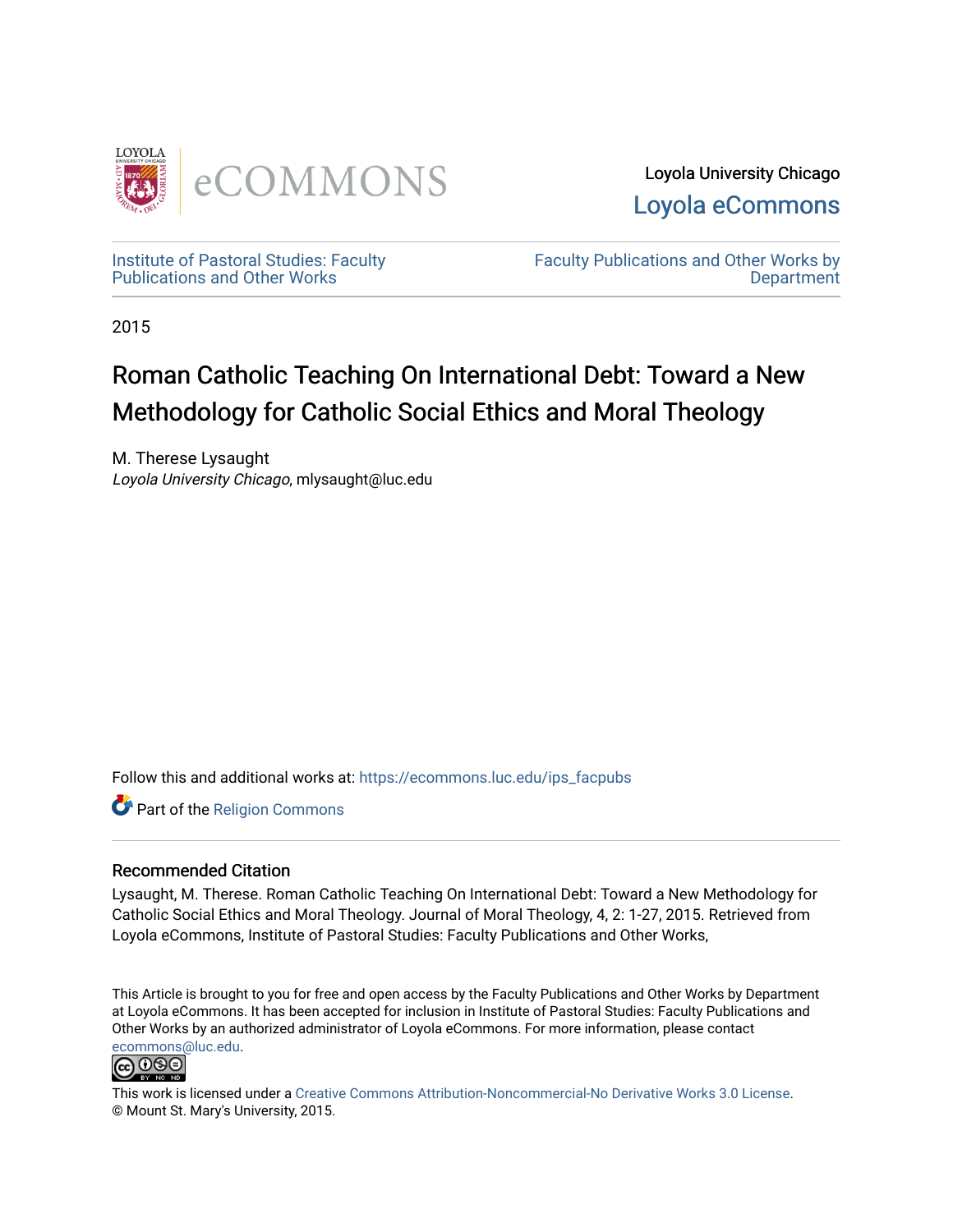## Roman Catholic Teaching On International Debt: Toward a New Methodology for Catholic Social Ethics and Moral Theology

M. Therese Lysaught

The hungry nations of the world cry out to the peoples blessed with abundance. And the Church, cut to the quick by this cry, asks each and every man to hear his brother's plea and answer it lovingly. Paul VI, *Populorum progressio* (1967), no. 3

Debt servicing cannot be met at the price of the asphyxiation of a country's economy, and no government can morally demand of its people privations incompatible with human dignity.

Pontifical Council for Justice and Peace, *At the Service of the Human Community* (1987)

Christians will have to raise their voice on behalf of all the poor of the world, proposing the Jubilee as an appropriate time to give thought… to reducing substantially, if not canceling outright, the international debt which seriously threatens the future of many nations.

John Paul II, *Tertio millennio adveniente* (1994), no. 51

HE 1999 MEETING BETWEEN JOHN PAUL II AND U2 front man Bono has become an iconic image for the international debt relief movement.<sup>1</sup> From the 1980s forward, the Vatican joined a multifaceted global network, providing visible, pub-HE 1999 MEETING BETWEEN JOHN PAUL II AND U2 front man<br>Bono has become an iconic image for the international debt<br>relief movement.<sup>1</sup> From the 1980s forward, the Vatican<br>joined a multifaceted global network, providing visib tries, particularly by associating the issue with the year 2000 as a year of jubilee. While outcomes rarely meet hopes and expectations in the realm of global economics, it does appear that, as of 2015, a foretaste of jubilee has come to some 36 heavily indebted poor countries in the cancellation of an estimated \$130 billion in international debt.<sup>2</sup>

<sup>&</sup>lt;sup>1</sup> "Pope and pop urge cut in debts for poor nations," *The Guardian* (23 September 1999): www.theguardian.com/world/1999/sep/24/debtrelief.development.

<sup>&</sup>lt;sup>2</sup> Just World, "Debt relief," www.just1world.org/debt-relief.htm; and Agenzia Fides, "The 'Jubilee USA Network' campaign for finance at the service of man," www.fides.org/en/news/35762-AMERICA\_UNITED\_STATES\_The\_Jubilee\_USA\_Network campaign for finance at the service of man#.VN4MKSlk7ll.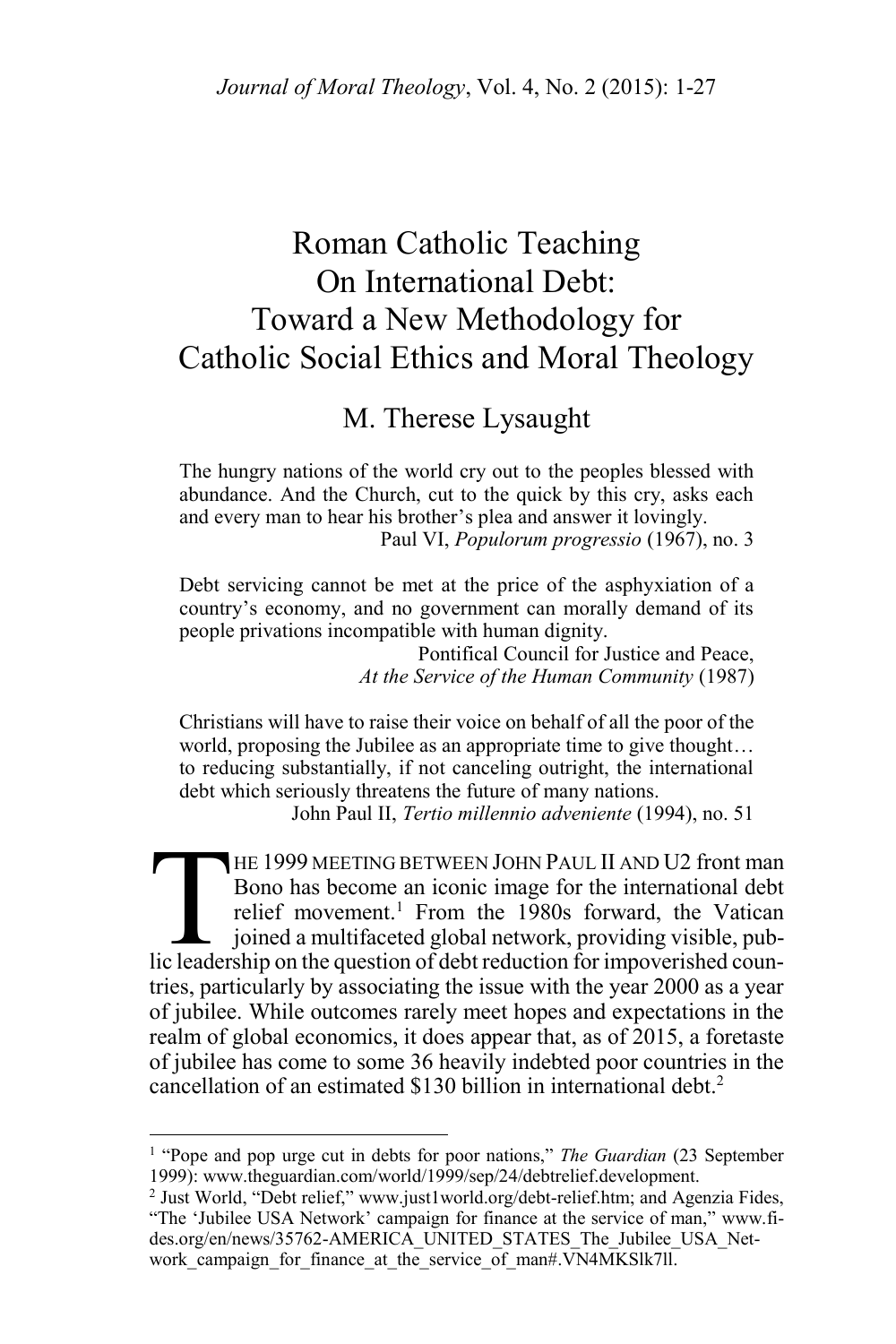Yet the contribution of the Roman Catholic Church to global action on debt relief for the poorest of the poor remains an unheralded accomplishment, lost amidst the more sensational headlines about sexual abuse, curial reform, and pope-watching. Largely unknown in U.S. parishes, this important legacy of the papacy of John Paul II and the work of the church in the world at the end of the twentieth century has also received scant attention within the literature of Catholic moral theology.<sup>3</sup> This paper seeks to address this lacuna, providing a methodological analysis of arguments advanced within Roman Catholic magisterial teaching with regard to international debt.<sup>4</sup>

In the analysis of international debt and the need for massive debt cancellation, we find an exemplar of Catholic social and moral methodology informed by the vision of the Second Vatican Council. Here magisterial writers employ a theologically-rich methodology that utilizes the traditional principles of Catholic social thought yet moves beyond them in key ways. They heed the mandate issued in *Optatam totius* (no. 16) that Catholic moral theology ought to be perfected by being more deeply nourished and grounded in Scripture in their extensive engagement with the biblical image of the jubilee year. No longer do scriptural passages serve merely as proof-texts or rhetorical decoration; rather, the question of debt relief is located within a narrative framework drawn from the gamut of scriptural passages on economics. Magisterial writers echo the liturgical grounding of the Council and its vision of the church in the world in *Sacrosanctum concilium*, recognizing that the jubilee practice of debt relief is foundationally a question of worship. They interface the question of debt relief with liturgical practices such as the examination of conscience, penance, and reconciliation that are required for conversion from idolatry. And driving their advocacy around this issue is the deep commitment to peace that lies at the heart of Catholic social teaching and pervades

<sup>&</sup>lt;sup>3</sup> An extensive bibliographic and database search (ATLA, CPLI) on the topics of debt relief or Jubilee turns up regular reporting on the question of international debt relief within Catholic popular literature—such as the *Tablet*, *Commonweal*, and *National Catholic Reporter*—but no substantive treatment of the question by Catholic theologians in the peer-reviewed literature. The exception would be Karl-Heinz Peschke's, "Debt Crisis and Debt Relief," *Irish Theological Quarterly* 70 (2005): 355-361; Peschke does not, however, engage in a substantive theological or moral analysis of the question. Elizabeth A. Donnelly provides one of the few comprehensive accounts of the participation of the Roman Catholic Church in the debt relief question. The analysis in this paper is heavily indebted to her essay "Making the Case for Jubilee: The Catholic Church and the Poor-Country Debt Movement," *Dealing Fairly with Developing Country Debt*, ed. Christian Barry, Barry Herman, and Lydia Tomitova (NY: Blackwell, 2007), 189-218.

 $4$  The arguments of Roman Catholic activists on this question would be worth analyzing, insofar as their work largely laid the groundwork for the magisterial documents examined here. This essay focuses on the latter literature due to its normative status *vis a vis* theological methodology. For more on the activist literature, see Donnelly, "Making the Case for Jubilee."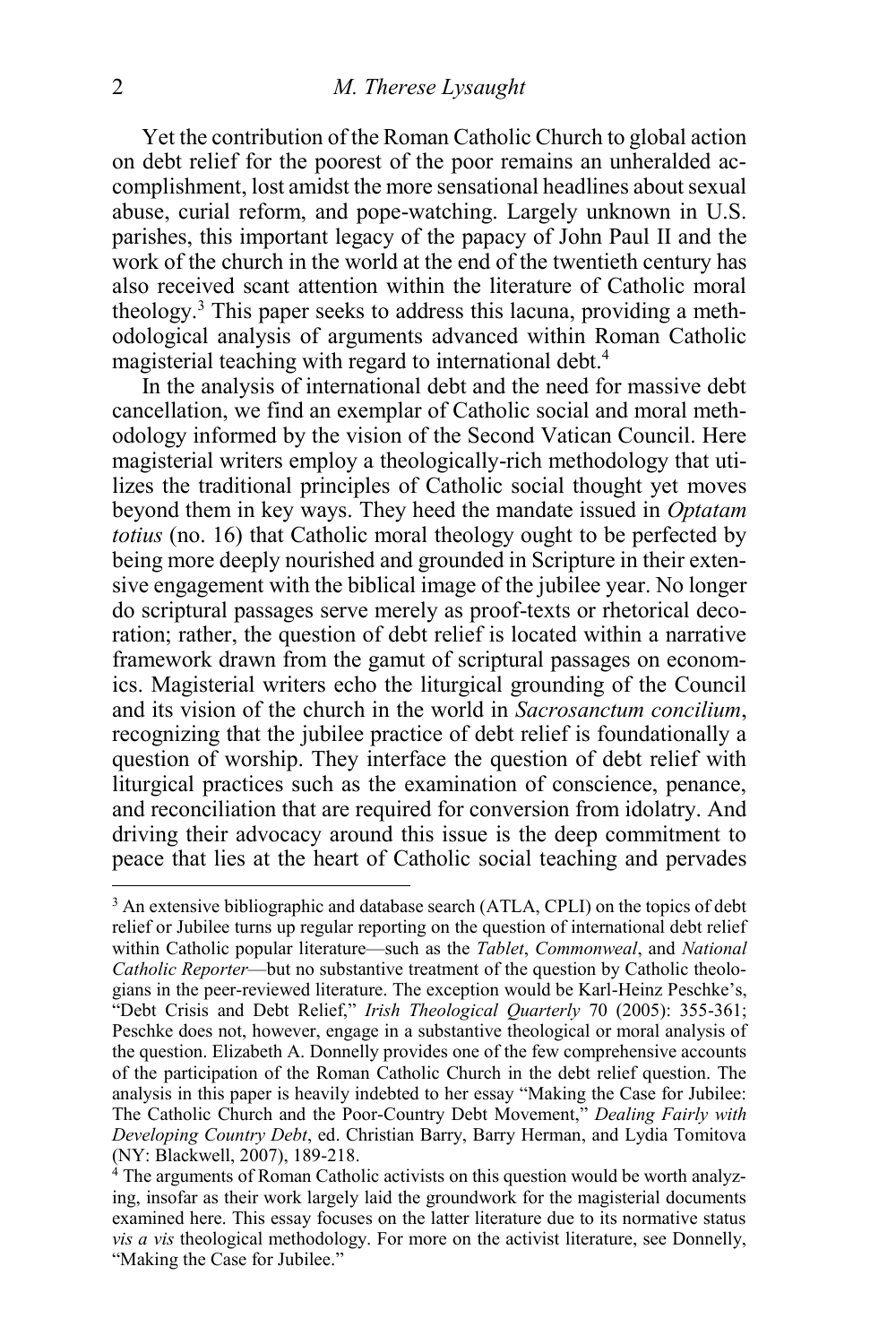*Gaudium et spes*. Debt forgiveness emerges as one antidote to the violence of contemporary economics.

Thus, magisterial writings on debt relief—an issue that remains one of "the least of these" for the theological academy in the U.S. provide an opportunity for an examination of methodological conscience for Catholic social ethics. Equally, as we continue to work to dismantle the silos between Catholic social ethics and Catholic moral theology, this literature provides a methodological model for moral theologians as well. Although perhaps not yet thoroughly integrated, the method deployed recurrently around the question of debt relief provides a roadmap for making the discipline more theological. Most critically, this methodology was forged in conjunction with a global network of ecumenical and even non-faith-based organizations working together for a specific policy goal. The church walked alongside partners of all stripes, unabashedly speaking the words of principle, policy *and* Scripture, sacrament, and peace to "all persons of good will," achieving with this coalition remarkable outcomes.

In what follows, I begin with an overview of the history of the debt question, and then review the position of the Roman Catholic Church as it evolved over the last quarter of the twentieth century. I then demonstrate the ways in which the Roman Catholic literature on the debt question integrates the principles of Catholic social thought, Scripture, liturgy, and peacemaking. I close with a series of questions for Catholic methodology, toward a method we might name *evangelii gaudium*. 5

#### **The International Debt Crisis: A Brief History**

 $\overline{a}$ 

The question of debt relief for what later became known as heavily indebted poor countries (HIPCs) or severely indebted poor countries (SIPCs) and their kin emerged as a pressing issue in the late 1970s. Although "the debt crisis" emerged in a public way in 1982 when the Mexican government threatened to default on its international debt, missionaries and other NGO workers had begun to surface the growing problem in the mid-to-late 1970s. The call for debt reduction and debt relief for HIPCs culminated in a worldwide movement known as Jubilee 2000—a movement that was both ecumenical and bridged church and non-faith-based organizations. During the last quarter of

<sup>5</sup> This essay was originally drafted for the U.S. Anglican-Roman Catholic Theological Consultation in its recently completed dialogue on "Ecclesiology and Moral Discernment: Common Ground and Divergences," www.catholicnewsagency.com/news/contraception and debt relief tackled by catholicanglican dialogue/.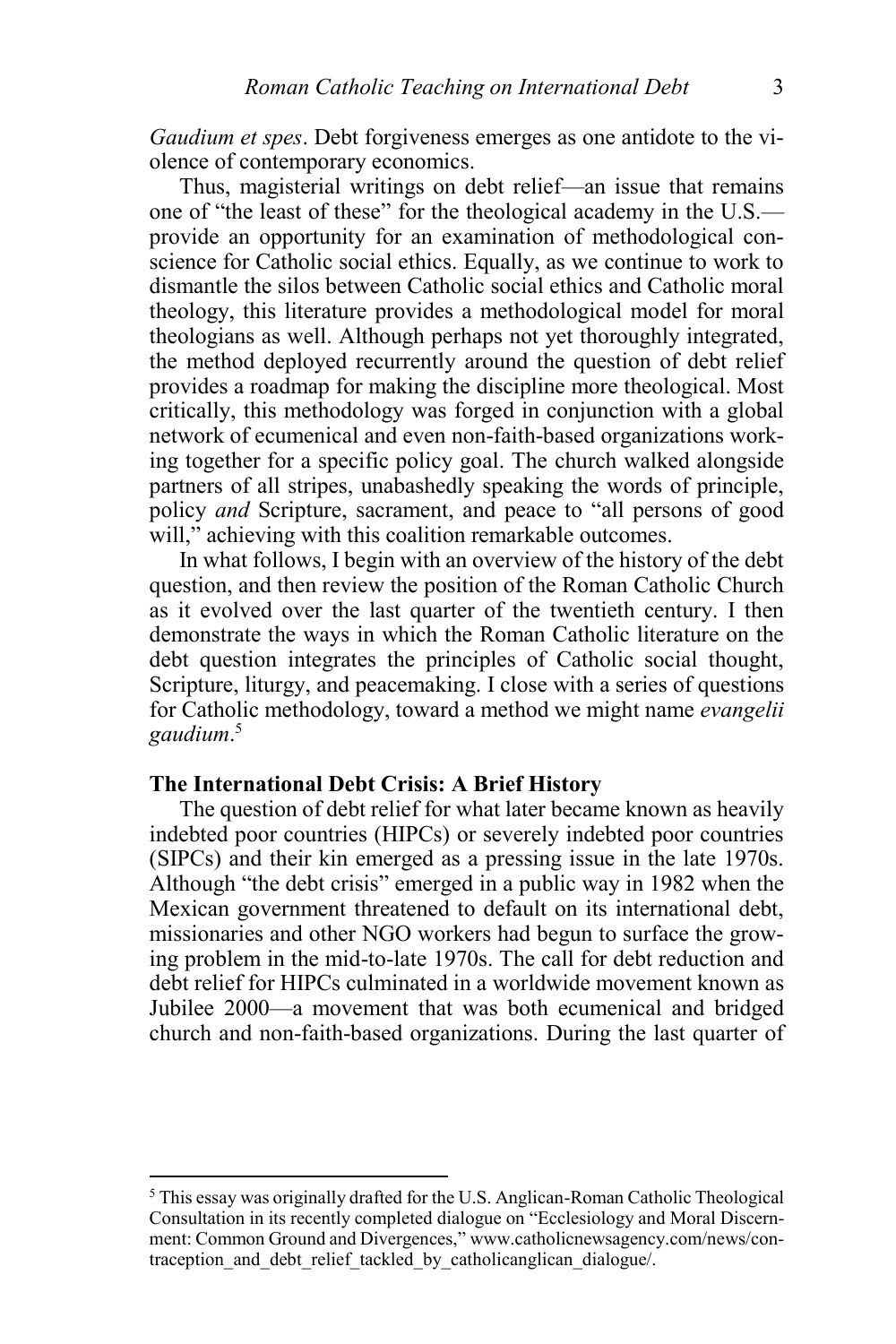the twentieth century, the Roman Catholic Church played a particularly visible role and provided critical leadership for this movement, a role that it has continued to play over the past  $15$  years.<sup>6</sup>

The history of the "debt crisis" is too complex to recount here.<sup>7</sup> Its roots lie in the post-WWII context with the development of the Bretton Woods international financial institutions (IFIs), which were created to assist the post-war reconstruction of Europe and Japan, and the simultaneous de-colonization of much of the developing world by their European overlords in the 1950s and 1960s. Many of these newly independent countries had only been in existence ten to twenty years when the first global oil crisis hit in 1974. Highly dependent on imported oil, these economies were far too fragile to absorb the impact of the oil and other economic crises that hit the global economy from 1972 to 1982. A few of these rapid-fire crises are named by the U.S. Bishops in their 1986 pastoral *Economic Justice for All*:

Historically, three major economic actors share the responsibility for the present difficulty because of decisions made and actions taken during the 1970s and 1980s. In 1972 the Soviet Union purchased the entire U.S. grain surplus, and grain prices trebled. Between 1973 and 1979, the Organization of Petroleum Exporting Countries raised the price of oil eightfold and thereafter deposited most of the profits in commercial banks in the North. In order to profit from the interestrate spread on these deposits, the banks pushed larger and larger loans on eager Third World borrowers needing funds to purchase more and more expensive oil. A second doubling of oil prices in 1979 forced many of these countries to refinance their loans and borrow more money at escalating interest rates. A global recession beginning in 1979 caused the prices of Third World export commodities to fall and thus reduced the ability to meet the increasingly burdensome debt payments out of export earnings.<sup>8</sup>

As a result of this confluence of events, many developing countries found themselves caught in a cycle of massive indebtedness, a cycle from which they could not extricate themselves because of the decline in commodity prices and the insufficient time frame for developing their own economic infrastructures. The result was loan default.

<sup>6</sup> The U.S. Conference of Catholic Bishops, for example, has remained actively engaged with the issue since 2000. Debt Relief is a subhead under their website's "Human Life and Dignity" menu; here they keep a record of ongoing writing and advocacy around the issue. www.usccb.org/issues-and-action/human-life-and-dignity/ debt-relief/index.cfm.

<sup>7</sup> For an excellent summary of the factors contributing to the debt crisis, see Jim Yong Kim and Joyce V. Mullen, eds. *Dying For Growth: Global Inequality and the Health of the Poor* (ME: Common Courage Press 2002), 1-43.

<sup>8</sup> National Conference of Catholic Bishops, *Economic Justice for All: Pastoral Letter on Catholic Social Teaching and the U.S. Economy* (Washington, DC: U.S. Catholic Conference, 1986), no. 272.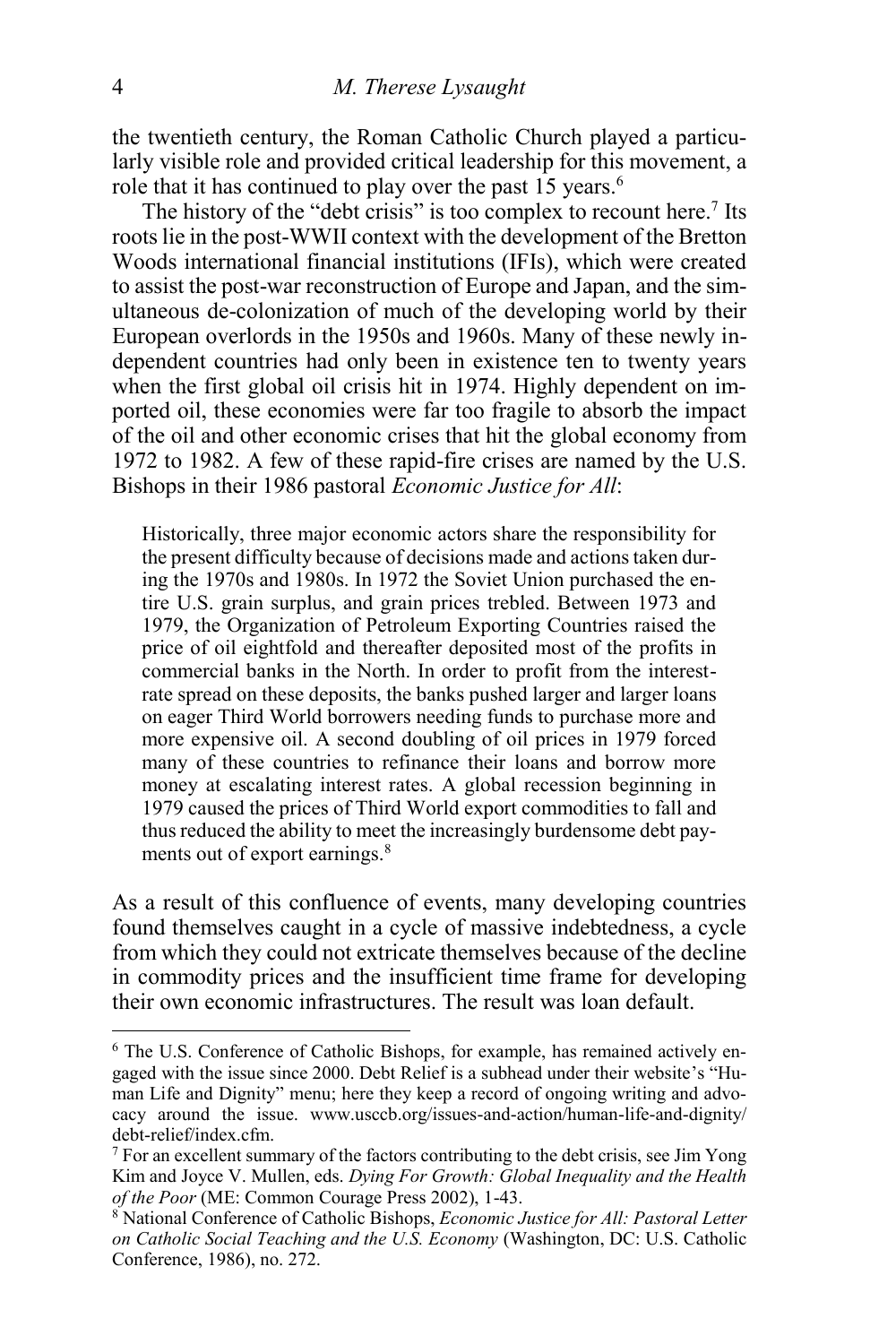One might ask: for whom was this a "crisis"? In the early 1980s, as the situation gained public notice, the "crisis" in question was the threat of default. The possibility of default presented a "crisis" for creditor nations and agencies—that they might not continue to make their profits. The framing of the issue tended to ignore two aspects of the situation, namely, that because of the high rates of interest on these loans (18-25%), most of the money being paid to the international lenders covered only interest or "debt service;" and that consequently in many cases, debtor countries actually repaid the equivalent of the original principle many times over.

Correlatively, the "solution" that emerged was designed to address the problem as framed. In the early 1980s, the IFIs—primarily the International Monetary Fund, the World Bank, GATT and the Inter-American Development Bank—developed a series of policies known as "structural adjustment programs" (SAPs). These programs sought to restructure the economies of developing countries so that they could meet their debt service obligations. Informed by the emerging economic ideology of neoliberal economics, they imposed with a highly non-invisible hand a number of conditions that developing countries were required to meet in order to have their debt restructured and to secure additional debt.<sup>9</sup> Developing countries were required to deregulate the private sector, to privatize government-controlled industries, to privatize government services, to cut government budgets, and to "reduce trade barriers" on their markets. The IFIs imposed, in other words, economic policies not dissimilar to policies imposed in the U.S. in the 1980s and 1990s, particularly deregulation, privatization, and cuts in social services. In the developing context, this required debtor countries to abolish their minimum wage laws, tariffs, and subsidies, to deregulate utilities, and to slash spending for social infrastructure like roads, health care, and education.

In many ways, therefore, the "solution" created an even greater crisis for indebted countries. Many found themselves devoting "an inordinate portion of their national budgets to making interest and principal payments on their debt, leaving too little available for desperately

<sup>9</sup> Neoliberal economics—sometimes referred to as neoclassical economics—emerged out of the work of Milton Friedman and the Chicago School of Economics. It became the dominant economic ideology in the West around 1980, with the political administrations of Ronald Reagan and Margaret Thatcher. For historical perspectives on neoliberal economics, see Karl Polanyi, *The Great Transformation: The Political and Social Origins of Our Time* (Boston: Beacon Press, 2001); Daniel Stedman Jones, *Masters of the Universe: Hayek, Friedman, and the Birth of Neoliberal Politics* (Princeton: Princeton University Press, 2014); and Noam Chomsky and Robert W. McChesney, *Profit Over People: Neoliberalism & Global Order* (New York: Seven Stories Press, 2011); as well as Kim and Mullen, *Dying For Growth*.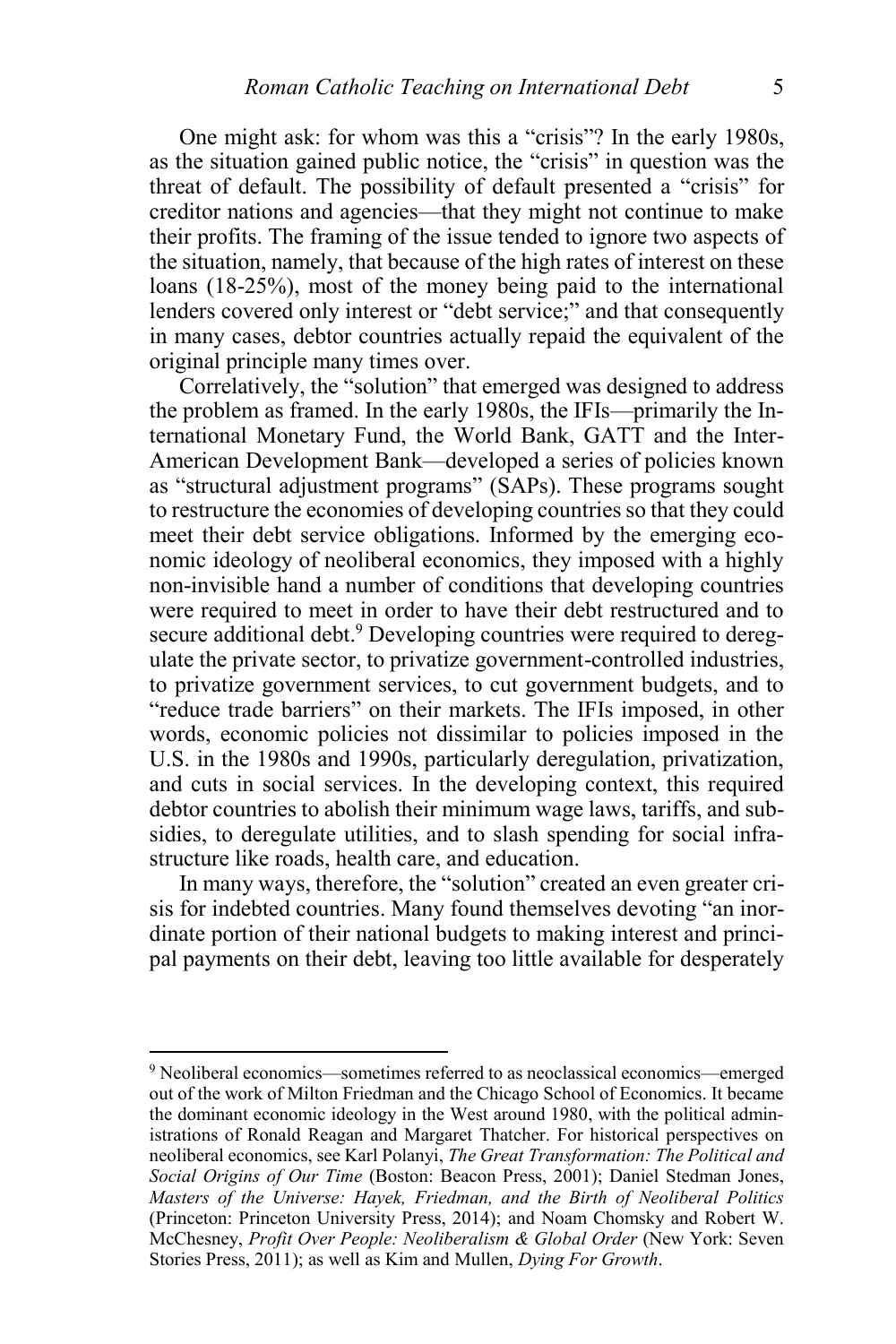needed outlays for health, education, housing" and other essential services.<sup>10</sup> Zambia is a case in point: "During the 1990s, the country paid out approximately 20 percent of GDP in debt service, but budgeted only 2-3 percent of GDP for health and education." <sup>11</sup> Or, as the U.S. Bishops noted in *Economic Justice for All*:

The aggregate external debt of the developing countries now approaches \$1 trillion, more than one-third of their combined GNP; this total doubled between 1979 and 1984 and continues to rise. On average, the first 20 percent of export earnings goes to service that debt without significantly reducing principle; in some countries debt service is nearly 100 percent of such earnings, leaving scant resources available for the countries' development programs (no. 271).

Thus, by 1986, the question of international debt had become significant enough to merit careful attention by a major magisterial body in the Roman Catholic Church, the (then) National Council of Catholic Bishops. $^{12}$ 

Widening awareness of the debt problem was due in large part to the efforts of a growing but loosely organized network of NGOs and church-affiliated relief organizations that began to coalesce in the midto-late 1980s.<sup>13</sup> This network gained momentum in 1990 when the All African Council of Churches called for a year of jubilee to cancel Africa's Debt.<sup>14</sup> In 1994, Pope John Paul II issued *Tertio millennio adveniente*, his apostolic letter calling the Roman Catholic Church to

<sup>&</sup>lt;sup>10</sup> Donnelly, "Making the Case for Jubilee," 190.

<sup>&</sup>lt;sup>11</sup> Donnelly, "Making the Case for Jubilee," 205.

<sup>&</sup>lt;sup>12</sup> The USCCB's advocacy on this issue is particularly important given the influence—and at times, direct control—exercised by the US over the international financial landscape, particularly via the World Bank, IMF, and other international financial institutions. Although 158 countries are members of the IMF, for example, the US holds 17% of the voting power. Similarly, the US is the largest shareholder in the World Bank, with the president of the World Bank traditionally being a US citizen, and holds almost 16% of the vote.

<sup>13</sup> See Elizabeth A. Donnelly, "Proclaiming the Jubilee: The Debt and Structural Adjustment Network," Sanjeev Khagram, James V. Riker, and Kathyrn Sikkink, eds., *Restructuring World Politics: Transnational Social Movements, Networks, and Norms* (Minneapolis: University of Minnesota Press, 2002), 155-180.

<sup>&</sup>lt;sup>14</sup> Bishops around the world actively advocated around this issue. See, for example, Bishop Medardo Joseph Mazombwe, "A pastoral perspective for Africa on international debt," *Origins* 28 (Nov 12, 1998): 381-384; and "The Bishops of Africa, "Forgive Us Our Debts: Open Letter to Our Brother Bishops in Europe and North America," in *The African Synod: Documents, Reflections, Perspectives,* ed. Africa Faith and Justice Network (Maryknoll, NY: Orbis Books, 1996). Statements by the Mexican bishops (1987), Cuban bishops (1986), and Ecuadoran bishops (1986) can be found in Edward Cleary, O.P., ed. *Path from Puebla: Significant Documents of the Latin American Bishops since 1979*, trans. Philip Berryman (Washington, DC: U. S. Catholic Conference, 1989). Both African and Latin American bishops have continued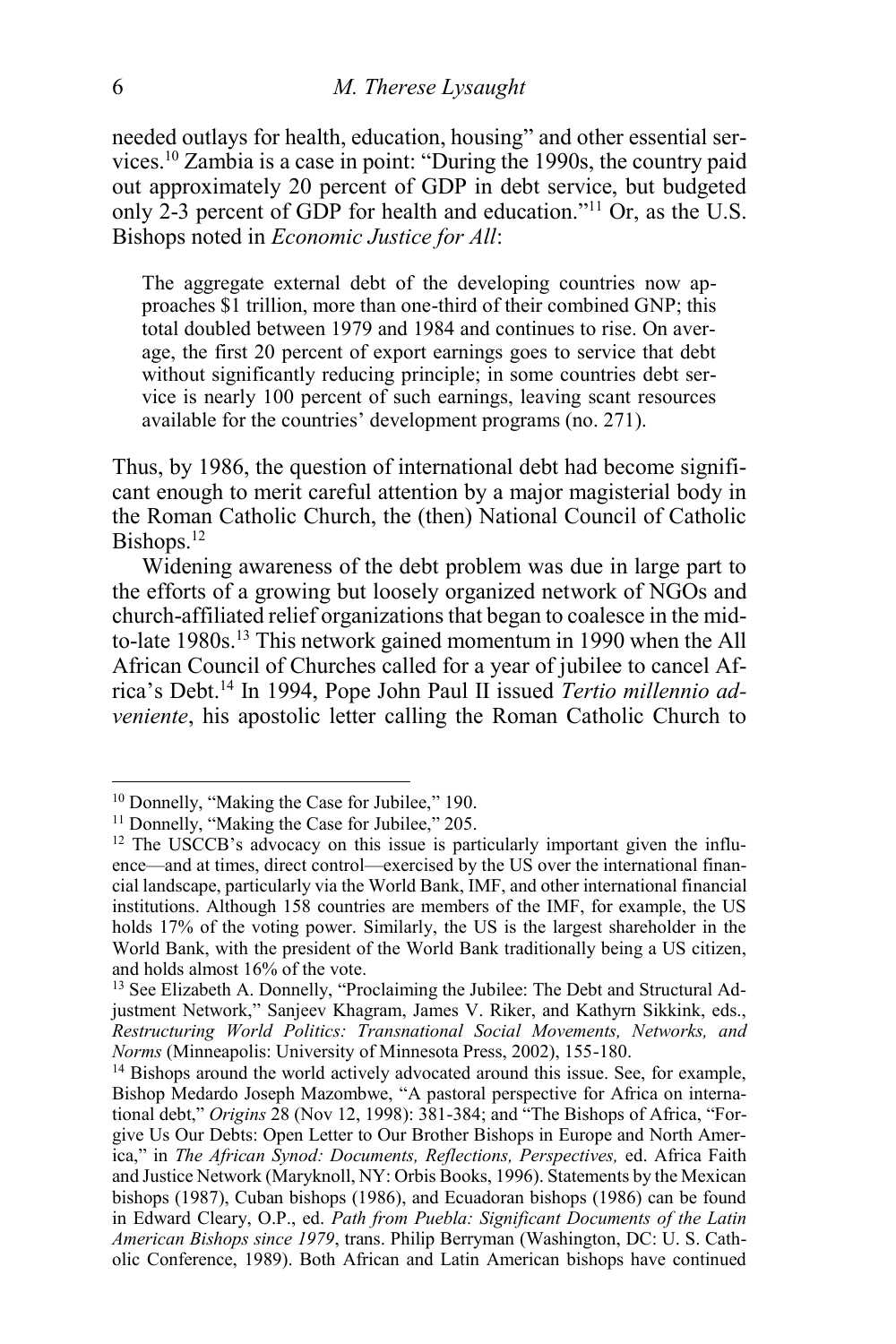begin preparation for the jubilee of the year 2000; in this letter debt relief figured centrally. In 1996, a joint Anglican-Catholic effort resulted in the Jubilee 2000 UK. From here the energy spread exponentially, to a global grassroots effort of consciousness-raising, including the founding of some sixty-nine national Jubilee 2000 networks.<sup>15</sup>

While debt relief certainly has not come to all the HIPCs, progress has been made and the work continues. In 2005, the G-8 pledged to cancel all the debt owed by eighteen HIPCs to the IMF, World Bank, and African Development Bank with up to twenty-two more countries eligible for debt cancellation. And, as noted at the outset, by 2015, thirty-six countries had received debt cancellation. But \$130 billion is only a start. The campaign continues.<sup>16</sup>

### **The International Debt Crisis: Roman Catholic Teaching**

### *The Literature*

l

The Roman Catholic literature on the debt question is finite but substantial. As mentioned earlier, very little has been authored by academic Catholic theologians or moral theologians. Elizabeth A. Donnelly is one of the few contemporary theologians who offers a comprehensive summary and analysis of the Roman Catholic position on debt relief. On the other hand, Catholic magisterial bodies—from national bishops' conferences to the Vatican—have provided significant and ongoing leadership with regard to the question. These magisterial bodies have integrated their analyses with activism, contributing to the efforts of the debt relief movement at various levels across the globe. Even more importantly, as Donnelly notes "the global coalition's most extensive and best-known moral arguments for debt reduction originated at Catholic bishops' conferences and the Vatican." 17

The magisterium's exhortative analyses are located within the larger corpus of Catholic social teaching, which began to turn its attention to the international dimension of economics in the encyclical *Mater et magistra* (John XXIII, 1961), attending with increasing urgency to these questions through the Second Vatican Council (*Gaudium et spes*, 1965) and *Populorum progressio* (Paul VI, 1967). The corpus of magisterial writings most relevant for the current study include: two encyclicals of John Paul II, *Sollicitudo rei socialis* (1987) and *Centesimus annus* (1991); the analysis of the Pontifical Council

advocacy since 2000. For just two examples, see "Bishops Plea for African Debt Relief," *Zenit* (May 2005): www.zenit.org/en/articles/bishops-plea-for-african-debt-relief; and Mark Engler, "Debt Relief: Historic Victories, New Challenges," *Global Policy Forum* (2005): www.globalpolicy.org/component/content/article/210-debt/44 780-debt-cancellation-historic-victories-new-challenges.html.

<sup>15</sup> Donnelly, "Making the Case for Jubilee," 207.

<sup>&</sup>lt;sup>16</sup> Jubilee USA Network, "Debt, Poverty, and the Millennium Development Goals," www.jubileeusa.org/whatwedo/other-issues/millenium-development-goals.html. <sup>17</sup> Donnelly, "Making the Case for Jubilee," 187.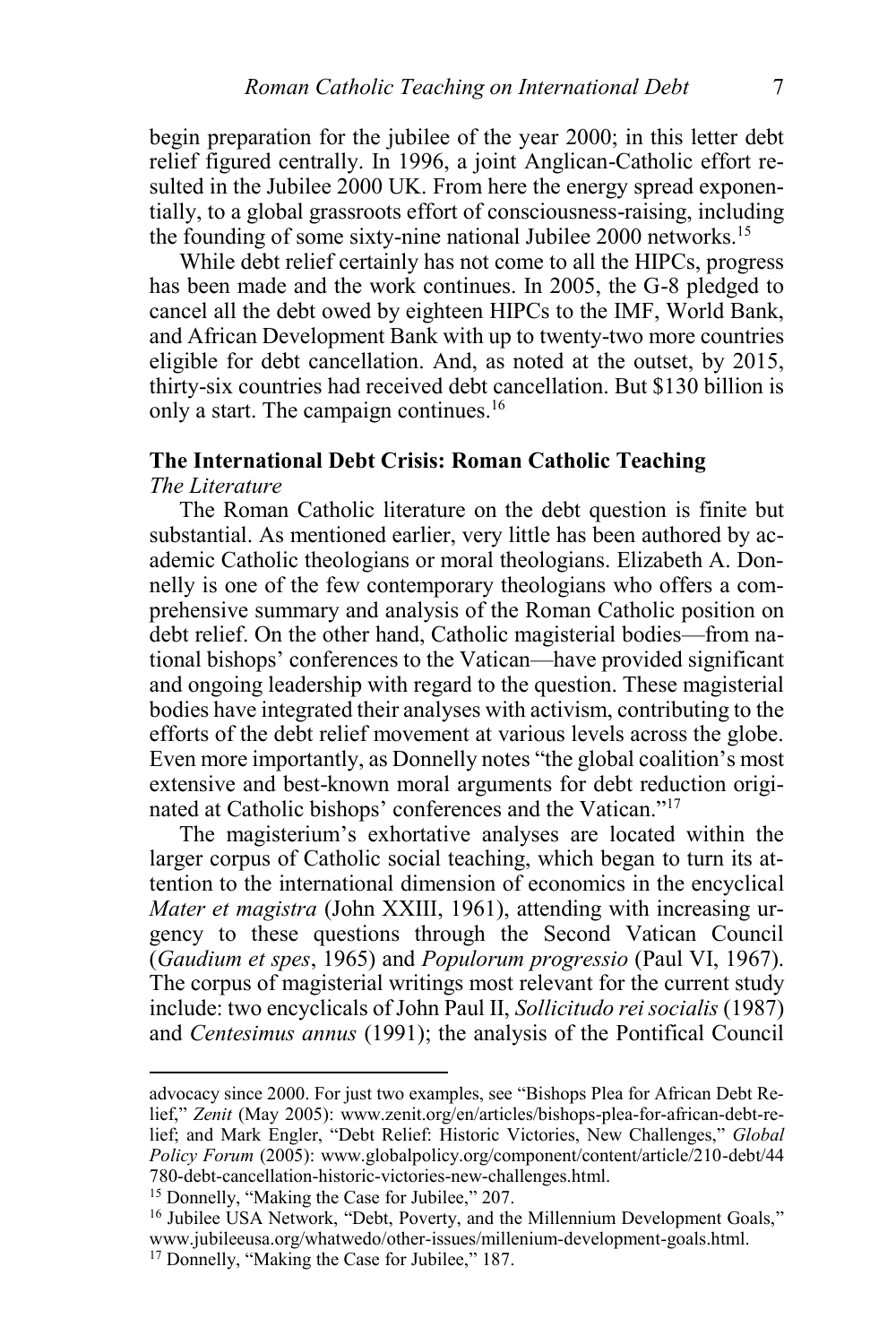for Justice and Peace, *At the Service of the Human Community: An Ethical Approach to the International Debt Question (1987)*;<sup>18</sup> two pastoral letters of the National Conference and later U.S. Conference of Catholic Bishops, *Economic Justice for All* (1986) and *Relieving Third World Debt: A Call for Co-Responsibility, Justice, and Solidar* $itv$  (1989);<sup>19</sup> a number of addresses for the World Day of Peace given by John Paul II; and his apostolic exhortation to begin preparations for the year 2000 as a year of jubilee, *Tertio millennia adveniente* (1994). To this could be added a variety of statements by African, Latin-American, and German bishops conferences throughout the 1980s and 1990s.<sup>20</sup> As we shall see, debt relief became a signal focus of the work of John Paul II, appearing not only in the documents mentioned above, but also in *Ecclesia in America* (1999) and his many public sermons and addresses throughout the 1990s and the early years of the new millennium.

#### *From Structural Reform to Debt Forgiveness*

Donnelly notes that the international anti-debt movement has been somewhat polarized along more radical versus reformist camps—i.e., calls for complete debt forgiveness versus calls for "financial architecture reform." <sup>21</sup> The Catholic position has generally attempted to balance concerns of commutative justice and social justice. They maintain the *prima facie* moral principle that contracts should be honored and debts should be paid, but they acknowledge that this principle can and should be overridden if the debtor is in a situation of extreme need or when broader structural conditions remain unjust (in fact, sinful), e.g., if the loan rates are usurious.

Earlier documents in the Catholic literature on debt relief tend to emphasize the need for financial architecture reform (and, in fact, fundamental reformation of the system of international finance). Without losing their commitment to these ends, the magisterial recommendations increasingly emphasize debt cancellation as they move toward 2000 and beyond.

<sup>18</sup> Pontifical Council for Justice and Peace, *At the Service of the Human Community*, Introduction, www.ewtn.com/library/CURIA/PCJPDEBT.HTM.

<sup>19</sup> U.S. Catholic Conference*, Relieving Third World Debt: A Call for Co-Responsibility, Justice, and Solidarity* (Edison, NJ: Hunter Publishing, 1989).

 $20$  In addition to the items cited in footnote 14 above, see also the World Church Commission of the German Bishops, "The International Debt Crisis: An Ethical Challenge. The Role of the Federal Republic of Germany" (Bonn: Secretariat of the German Bishops Conference, 1988); and the Joint Conference on Church and Development (GKKE) of the German Commission for Justice and Peace of the German Bishops Conference and Church Development Service, an Association of Protestant Churches in Germany, "The International Debt Crisis Concerns Us All," *GKKE* 16 (September 1988).

<sup>21</sup> Donnelly, "Making the Case for Jubilee," 191.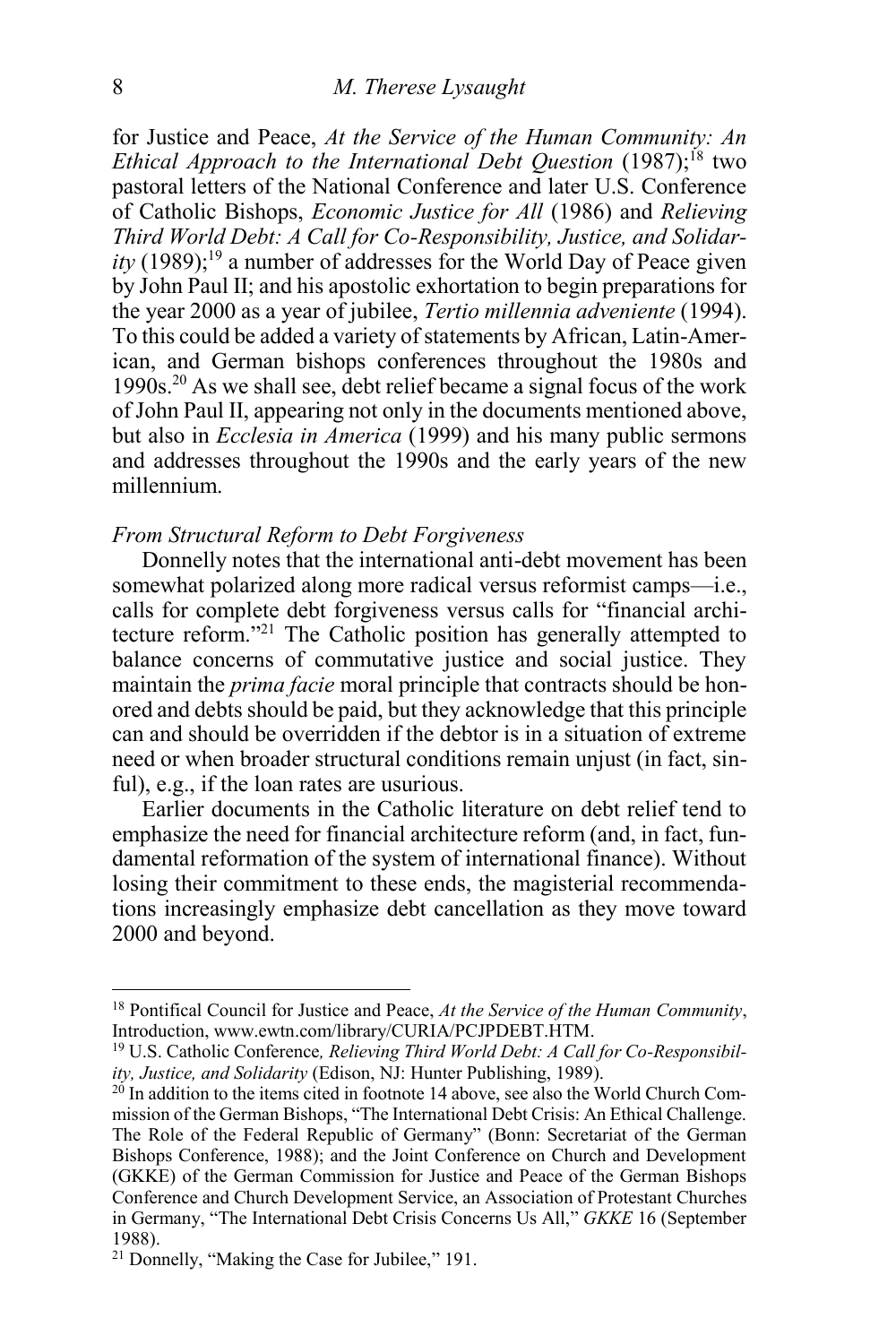We see this attempt at balancing in the U.S. Bishops' 1986 pastoral, *Economic Justice for All*. Here the Bishops propose a two-tier solution: "longer repayment periods, lower interest rates, and modification of IMF adjustment requirements for middle-income debtors; and extensive debt cancellation for the poorest, chiefly sub-Sarahan African countries." <sup>22</sup> Of particular concern in early documents (in *Economic Justice* and *At the Service of the Human Community*) is the call to restructure the international economic system to allow for greater participation of developing countries in policy-setting and decisionmaking.<sup>23</sup> They also call for the revision or elimination of most structural adjustment policies. Counsel is directed not only toward the U.S. government, U.S.-based commercial banks, and the IFIs; the Catholic magisterium directs recommendations for reform to developing countries as well, calling for greater accountability, a reduction in corruption, and more evidence that "debt relief resources are actually dedicated to poverty eradication." 24

While continuing to call for structural reform and repayment of debt where possible, in their 1989 document, the USCCB shifts toward debt cancellation:

We believe that in many instances the presumptive obligation to repay should be overridden or modified because of the social costs imposed on the poor. When the social costs erode personal dignity, causing hunger, homelessness, sickness and death, the principles of justice point not toward repayment by the debtors, but toward remission, even if partial, by creditors. Remission in complex cases like this does not mean "forgiveness" for all states. A range of remedies is possible and necessary; a scale of redress is needed to judge different situations. At times partial forgiveness will be a fair response, as we noted in *Economic Justice for All*, or at times renegotiation or partial rescheduling. $^{25}$ 

The shift toward debt cancellation is fueled by John Paul II in *Tertio millennio adveniente* (1994) where he exhorts: "Christians will have

<sup>22</sup> Donnelly, "Making the Case for Jubilee," 196.

<sup>&</sup>lt;sup>23</sup> For example, voting power at the IMF is based on the size of each country's economy. Thus, the U.S. vote counts for almost 17% while Venezuela's vote, for example, is only worth 1.2%. http://en.wikipedia.org/wiki/International\_Monetary\_Fund.

<sup>&</sup>lt;sup>24</sup> Donnelly, "Making the Case for Jubilee," 206. The Pontifical Council calls developing countries to own their own responsibilities for the situations in which their countries find themselves. This would include not only mismanagement but also the significant divide between rich and poor within developing countries themselves. They name as possible factors in the problem negligence, tax fraud, corruption, kickbacks, currency speculation, nationalism, and more. As they say, "it is therefore necessary to work for the conversion of hearts and for the improvement of structures" (11). Developing countries are reminded that "economic growth is not an end in itself" and that at issue must always be "a concern for the common good" (12).

<sup>25</sup> USCCB, *Relieving Third World Debt*, no. 312.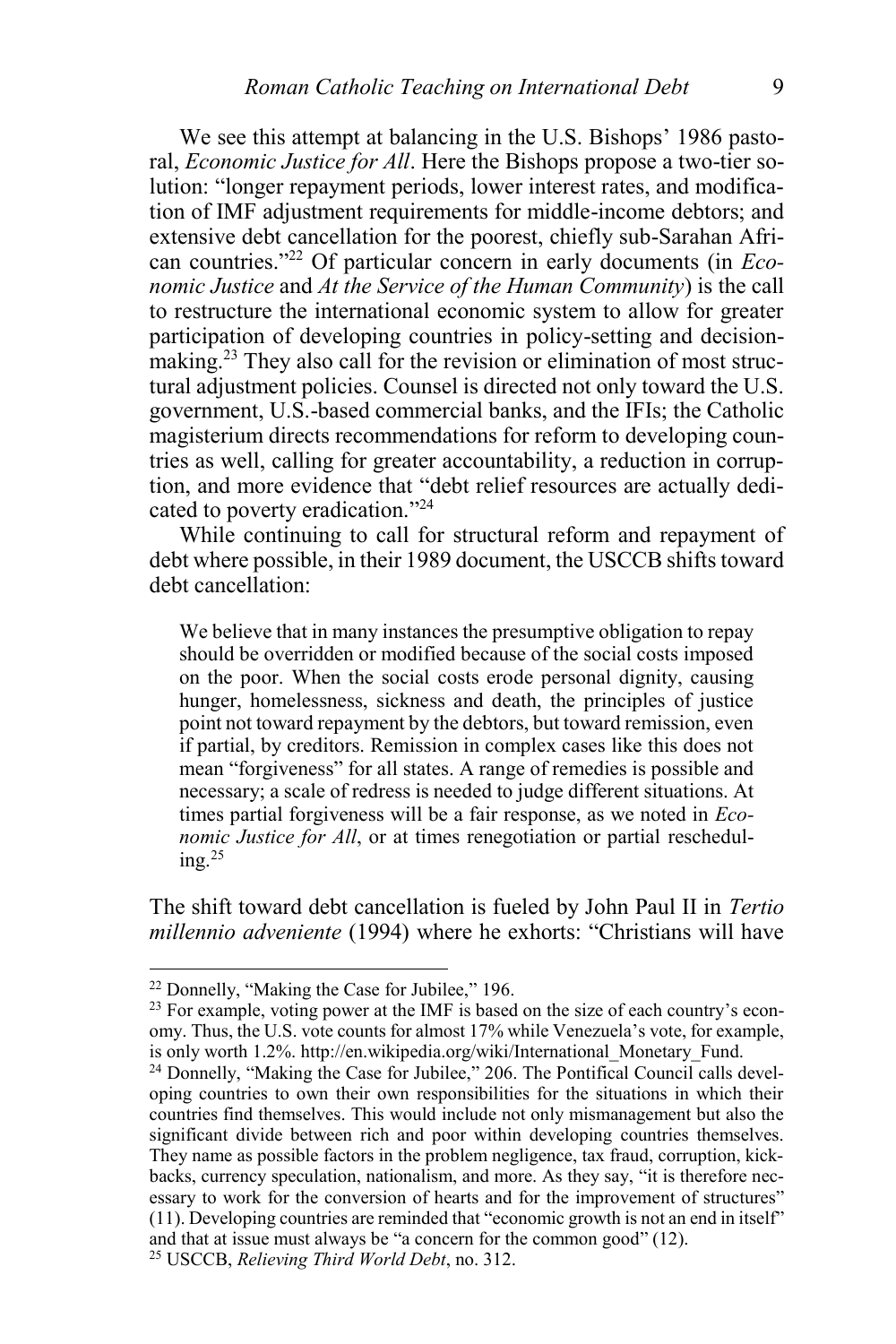to raise their voice on behalf of all the poor of the world, proposing the jubilee as an appropriate time to give thought, among other things, to reducing substantially, if not canceling outright, the international debt which seriously threatens the future of many nations." <sup>26</sup> John Paul II maintains this position until the end of his papacy.

In 1999, in preparation for the jubilee year, the USCCB issued a follow-up statement to their 1989 analysis, "A Jubilee Call for Debt Forgiveness." <sup>27</sup> As the title indicates, the focus of this document is on debt forgiveness as the primary policy strategy. Donnelly sums up the Bishops' recommendations:

First, include the full range of poor countries that now have to make unacceptable sacrifices to human development in order to repay their debt; second, ensure that resources freed through debt relief are, in fact, used for poverty reduction; third, foster the active participation of civil society in decision-making processes; fourth, ensure economic reform policies associated with debt relief make adequate provision for those adversely affected and have poverty reduction as a central goal; fifth, include mechanisms of accountability, so as to overcome corruption and other obstacles that prevent debt relief from benefiting the poor; sixth, be fully funded, with costs shared equitably among creditor governments and international financial institutions, and seventh, be part of a much broader, coordinated effort to promote sustainable development for the poorest countries.<sup>28</sup>

In sum, then, this series of magisterial documents include a range of more specific recommendations for the various parties to the crisis, but in general they cluster around the twin needs for structural reform and debt remission, never failing to champion structural reform but becoming increasingly committed to immediate debt forgiveness as a primary policy strategy.

#### **The International Debt Crisis:**

#### **A Post-Vatican II Method for Social Ethics**

Catholic reasoning on the question of international debt explicitly locates itself within the broader and well-established framework of Catholic social teaching (hereafter, CST). Consequently, it shares much in common with and draws explicitly on that tradition. The tradition of CST is an evolving tradition, always building on its forebears but integrating new questions and expanding methodological loci. The debt question, I would argue, represents a significant moment in the

<sup>26</sup> *Tertio millennio adveniente*, no. 51.

<sup>&</sup>lt;sup>27</sup> The Administrative Board of the United States Conference of Catholic Bishops, "A Jubilee Call for Debt Forgiveness," (April 1999), www.usccb.org/issues-and-action/human-life-and-dignity/debt-relief/jubilee-debt-forgiveness.cfm.

<sup>28</sup> Donnelly, "Making the Case for Jubilee," 210.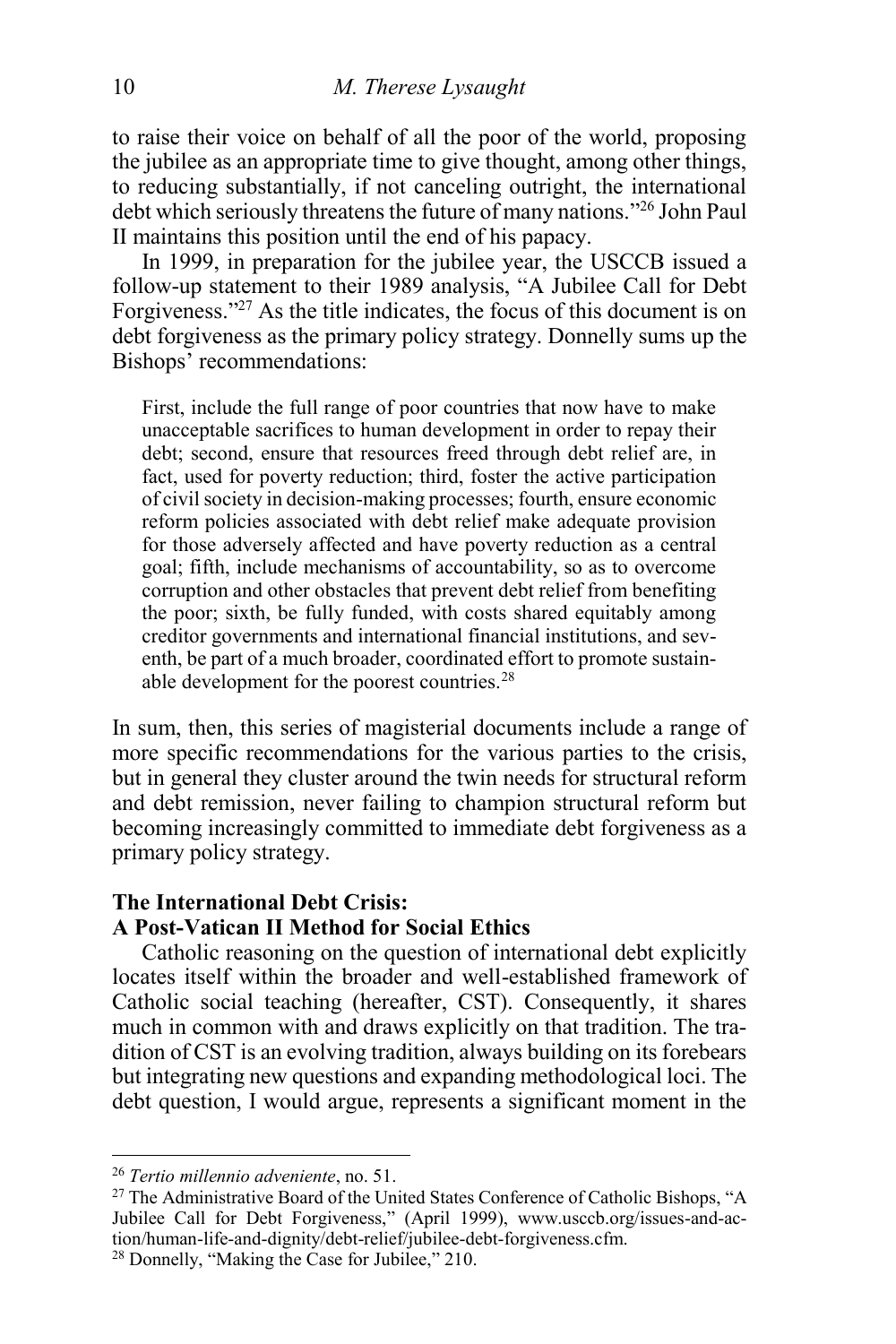development of CST. Here we see three important post-Vatican II developments. First, especially in its reference to jubilee, we see the turn by the magisterium to a greater engagement with Scripture. In addition, the literature makes explicit the sacramental-liturgical context of Catholic social teaching. And finally, the corpus as a whole makes increasingly explicit an essential aspect of Catholic social teaching, namely its deep interconnection with peacemaking.

#### *The Hungry Nations of the World Cry Out*: *The Principles of Catholic Social Thought*

As one would expect, the literature on debt relief is firmly located within the Catholic social tradition. It continues the church's advocacy for the poor and voiceless. The statements from grassroots activists and church leadership are addressed both to the church and to the general public, to Catholics and Christians of other denominations, in short, to all people of good will.<sup>29</sup> And it appeals explicitly to the developing corpus of Catholic social principles.<sup>30</sup>

At the root of this tradition is a common core: an integrated theological anthropology and theological sociology—a vision normed by the flourishing of human persons-in-community. Thus, the foundational principles—those around which all the other principles cluster—are *the respect for the life and dignity of the human person* and *the principle of the common good*. 31

<sup>&</sup>lt;sup>29</sup> For example, the Pontifical Council addresses itself "first and foremost to the principal agents in the financial and monetary worlds [as well as]… to all peoples, especially those most in need, who are the first to suffer the repercussions of these disorders," (PCPJ, *At the Service of the Human Community*, Introduction). The USCCB addresses an introductory pastoral message to "Brothers and Sisters in Christ" but makes clear that the audience is primarily citizens of the United States as they add their "voice to the public debate about the directions in which the U.S. economy should be moving" (no. 1; no. 27).

<sup>&</sup>lt;sup>30</sup> The USCCB 1999 statement cites, for example: the respect for the life and dignity of the human person; the common good; subsidiarity; solidarity; the preferential option for the poor; justice; and care for creation. The Pontifical Council identifies their six principles as: solidarity; co-responsibility; trust; shared effort and sacrifice; full participation; and the identification of emergency and long-term measures. The US Bishops name yet a different list in *Economic Justice for All*: the dignity of the human person; the social nature of the human person; the right to full participation; the preferential option for the poor; the protection of human rights—civil, political, and economic. Finally, in *Sollicitudo rei socialis* John Paul II analyzes the question of poverty and underdevelopment according to the principles of the dignity of the human person, the need for solidarity, and idolatry (no. 37). Most of the documents employ an array of additional principles in their analyses.

<sup>&</sup>lt;sup>31</sup> Catholic moralists disagree about which of these two principles is the foundation of Catholic social teaching. I would argue that the priority of these principles has shifted over time. The principle of the common good stands as the primary norm in *Rerum novarum*. With the Second Vatican Council, attention to human dignity assumes a more dominant focus, coming to full clarity in the work of John Paul II. But even this way of stating the issue—as evidenced by the structure of this subsection—points to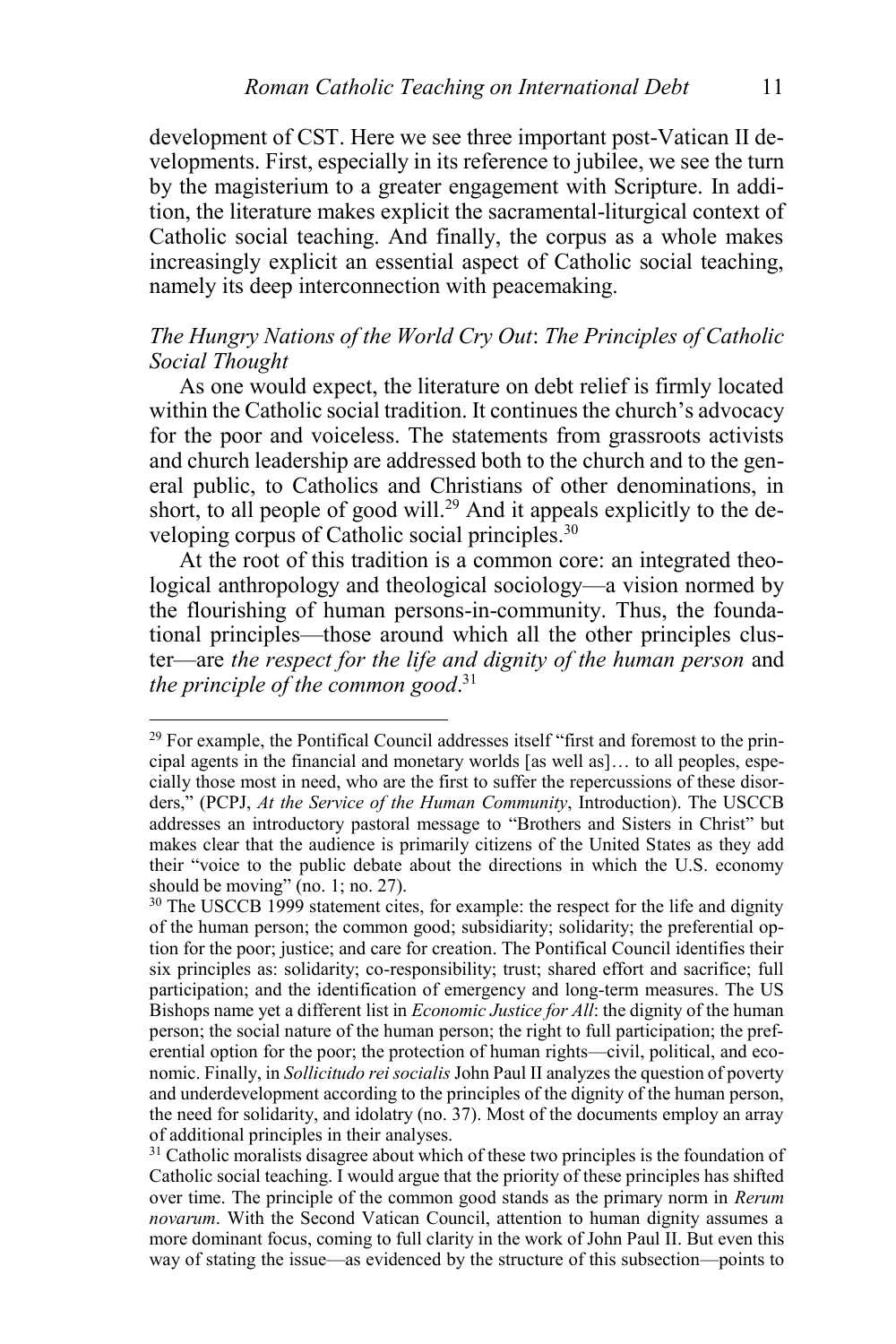From *Rerum novarum* forward, a driving impetus of documents in the Catholic social tradition has been the situation of the poor, their abject and worsening plight, of those "living in conditions incompatible with human dignity.<sup>732</sup> In the analysis of the debt question, the poor equally stand as starting point and norm. The literature notes again and again how "the burden of the external debt of the poorest countries is crushing the lives and dignity of vulnerable children, women, and men."<sup>33</sup> Thus, as the USCCB notes:

The basis for all that the Church believes about the moral dimensions of economic life is its vision of the transcendent worth—the sacredness—of human beings. The dignity of the human person, realized in community with others, is the criterion against which all aspects of economic life must be measured. All human beings, therefore, are ends to be served by the institutions that make up the economy, not means to be exploited for more narrowly defined goals. Human personhood must be respected with a reverence that is religious. When we deal with each other, we should do so with the sense of awe that arises in the presence of something holy and sacred. For that is what human beings are: we are created in the image of God (Gn 1:27). Similarly, all economic institutions must support the bonds of community and solidarity that are essential to the dignity of persons. Wherever

a hiccup in the Catholic social tradition, namely that the principles are generally presented in a list, as separate principles which could potentially conflict, at least *prima facie*. Too often, then, they are deployed as if they are separate and potentially incommensurable. What is needed is a more integrated and adequate articulation of the principles as a mutually-interpreting whole. The richer theological infrastructure presented in the debt relief literature moves us in that direction.

<sup>32</sup> Pontifical Council for Justice and Peace, *At the Service of the Human Community*, Introduction. A similar starting point is signaled at the beginning of *Rerum novarum*: "Some opportune remedy must be found quickly for the misery and wretchedness pressing so unjustly on the majority of the working class… by degrees it has come to pass that working men have been surrendered, isolated and helpless, to the hardheartedness of employers and the greed of unchecked competition. The mischief has been increased by rapacious usury, which, although more than once condemned by the Church, is nevertheless, under a different guise, but with like injustice, still practiced by covetous and grasping men. To this must be added that the hiring of labor and the conduct of trade are concentrated in the hands of comparatively few; so that a small number of very rich men have been able to lay upon the teeming masses of the laboring poor a yoke little better than that of slavery itself" (no. 3). This is not to suggest that the image and role of the poor in *Rerum novarum* is the same as in later documents. Certainly the church's framing of "the poor" develops over time.

<sup>&</sup>lt;sup>33</sup> Administrative Board of the USCCB, Introduction. Or, Paul VI: "If a brother or a sister be naked and in want of daily food," says St. James, "and one of you say to them, 'Go in peace, be warm and filled,' yet you do not give them what is necessary for the body, what does it profit?" Today no one can be unaware of the fact that on some continents countless men and women are ravished by hunger and countless children are undernourished. Many children die at an early age; many more of them find their physical and mental growth retarded. Thus whole populations are immersed in pitiable circumstances and lose heart" (*Populorum progressio*, no. 45).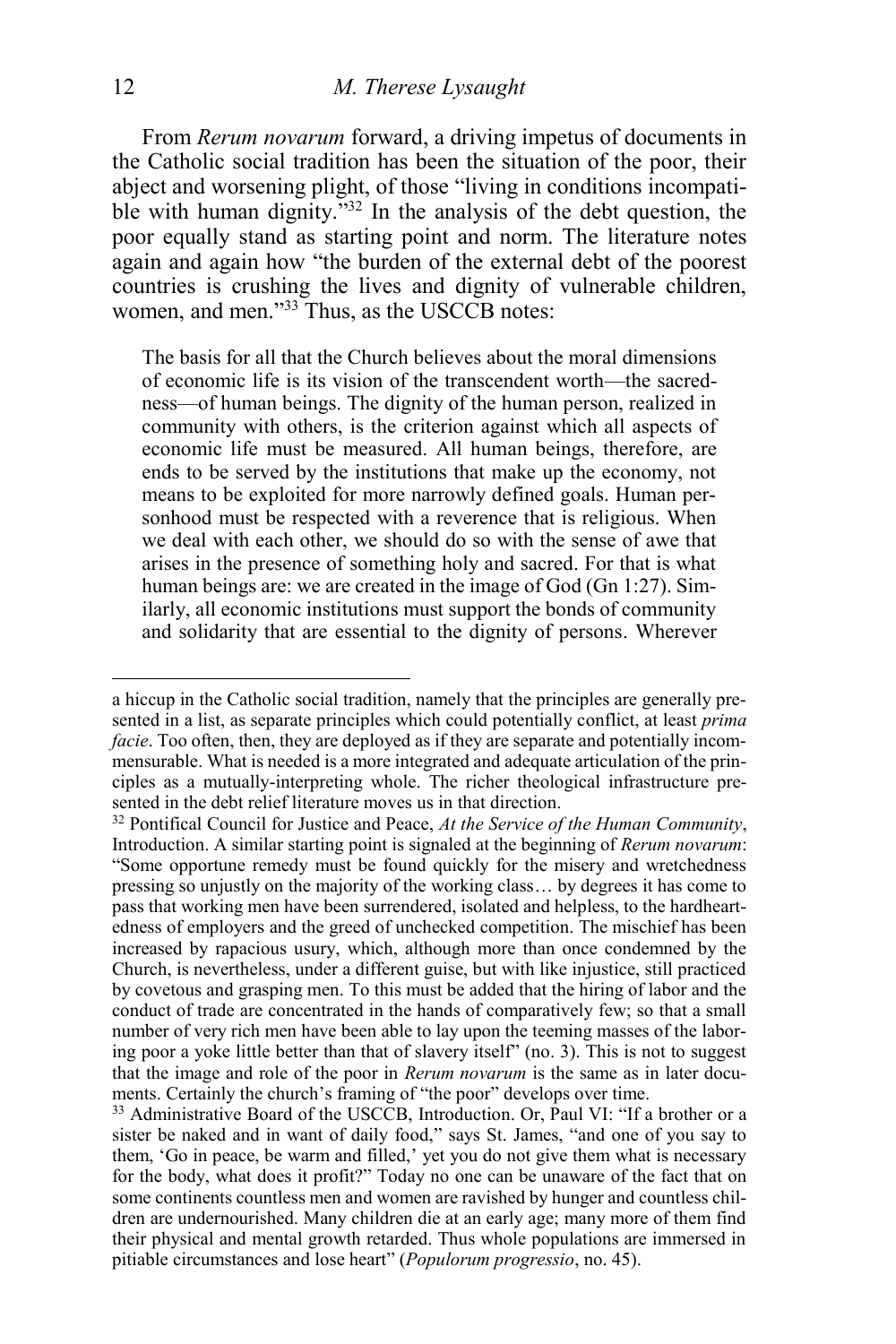our economic arrangements fail to conform to the demands of human dignity lived in community, they must be questioned and transformed. These convictions have a biblical basis. They are also supported by a long tradition of theological and philosophical reflection and through the reasoned analysis of human experience by contemporary men and women<sup>34</sup>

This position—that social and financial institutions are meant to serve the human person rather than vice versa and that just solutions will be judged by how well they "respect the dignity of those who would be most strongly affected by its consequences<sup>355</sup>—is fundamental. Economic structures that create or sustain subhuman living conditions or undermine the flourishing of human persons are judged to be immoral, unjust, and sinful.

Yet insofar as this understanding of human dignity is rooted in the social nature of the person, it can never be separated from a commitment to *the common good*. Poverty dehumanizes not only by preventing access to the most basic necessities for life (e.g., food, clean water, adequate shelter, health care) but also to the fundamental social goods required for persons to reach their full potential (e.g., education, freedom).<sup>36</sup> Debt policies, via both total debt burden and structural adjustment conditions, undermine the common good by undermining the flourishing of human persons. As the USCCB notes:

The common good is the sum total of those conditions in society that make it possible for all persons to achieve their full potential…. Ultimately, debt policies must take into account the good of the whole society, not just segments of it, and the global common good, not just that of individual nations. A moral assessment of debt policies, therefore, must include the extent to which the debt burden undermines the ability of governments to fulfill their obligation to promote the com-

<sup>34</sup> USCCB, *Economic Justice for All*, no. 28.

<sup>35</sup> Pontifical Council for Justice and Peace, *At the Service of the Human Community*, Introduction.

<sup>&</sup>lt;sup>36</sup> Paul VI captures the relationship between poverty and human dignity succinctly: "What are less than human conditions? The material poverty of those who lack the bare necessities of life, and the moral poverty of those who are crushed under the weight of their own self-love; oppressive political structures resulting from the abuse of ownership or the improper exercise of power, from the exploitation of the worker or unjust transactions. What are truly human conditions? The rise from poverty to the acquisition of life's necessities; the elimination of social ills; broadening the horizons of knowledge; acquiring refinement and culture. From there one can go on to acquire a growing awareness of other people's dignity, a taste for the spirit of poverty, an active interest in the common good, and a desire for peace. Then man can acknowledge the highest values and God Himself, their author and end. Finally and above all, there is faith—God's gift to men of good will—and our loving unity in Christ, who calls all men to share God's life as sons of the living God, the Father of all men" (*Populorum progressio*, no. 21).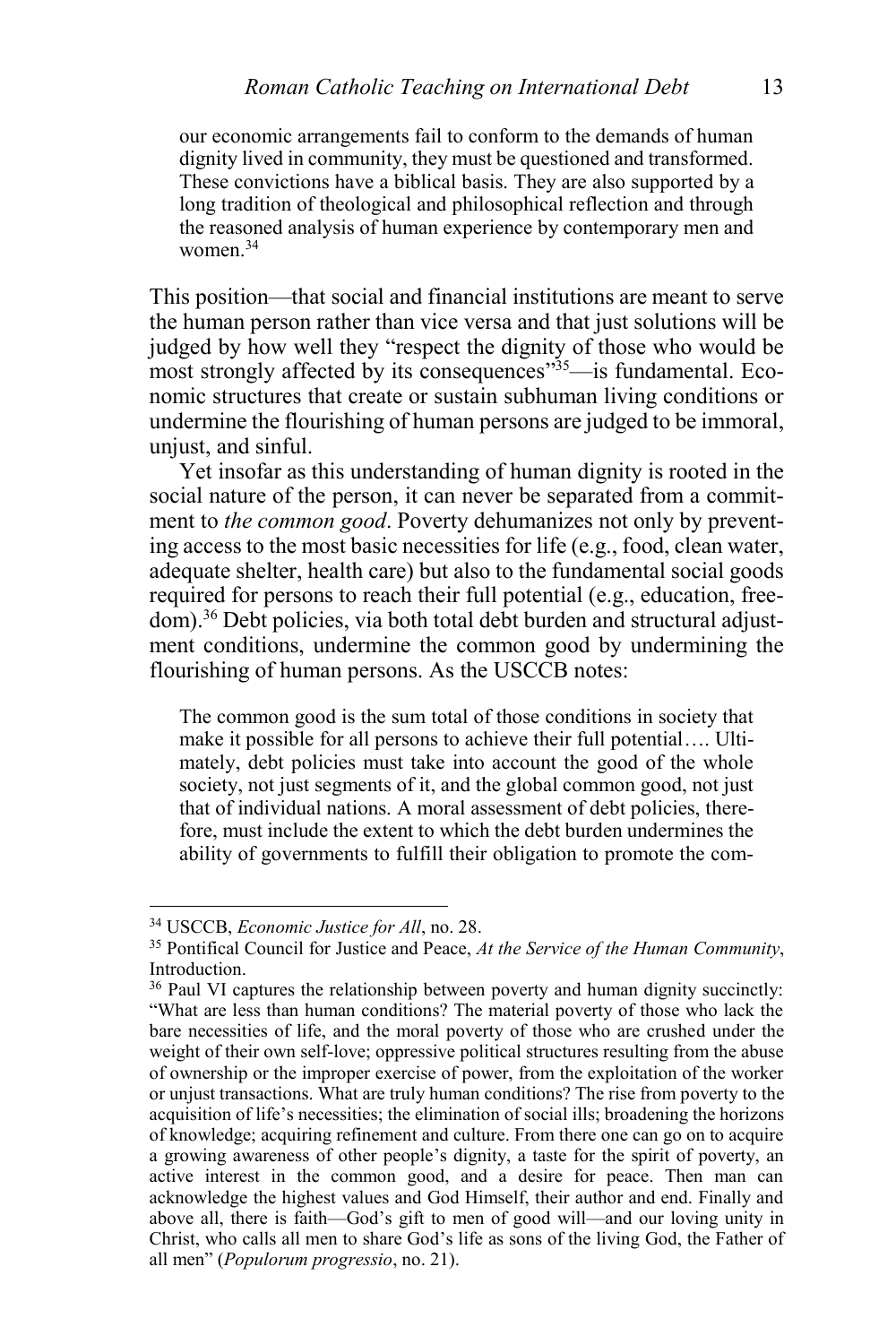mon good, forcing them to spend their scarce resources on debt service rather than on critical investments in health, education, or clean water. Debt policies cannot be judged solely in terms of their impact on individual countries or institutions but must take into account the interests and needs of all those affected by debt, at home and abroad. From this broader perspective, the debilitating debt of poor countries far removed from our own is a problem because it erodes the global common good.<sup>37</sup>

While the principles of human dignity and the common good can sometimes appear deployed as separate, two additional principles which emphasize and clarify their interconnectedness play a central role in Catholic arguments on debt relief.

The first of these is *solidarity*. Solidarity is less a principle than a virtue based on a robust notion of the shared humanity and interconnectedness of persons. As the USCCB notes:

Pope John Paul II described solidarity as "a firm and persevering determination to commit oneself to the common good; that is to say to the good of all and of each individual, because we are all really responsible for all" (*Sollicitudo rei socialis*, no. 38). In the case of debt, solidarity is the virtue that motivates people around the world to work toward alleviating the debt burden in order to give new hope to the poorest of the poor. Solidarity also calls for co-responsibility on the part of debtors and creditors in finding fair and workable solutions to this crisis, as part of a broader commitment to protect human life and respect human dignity. They are co-responsible not because they share the blame for the debt crisis, though that is often the case, but because solidarity demands that those who have a capacity to resolve the crisis work together to find a just and effective solution. The failure to do so is not only a technical or political mistake, but also a failure of solidarity.

The Pontifical Council calls for the creation of "new norms of solidarity" based on "the equal dignity of all peoples" as well as "the increased interdependence between countries as well as the need for international collaboration." Beginning with dialogue and cooperation, they envision such solidarity as helping "to transform economic relations (commercial, financial, and monetary) into relations of justice and mutual service, while at present they are often relations based on positions of strength and vested interest." 38

The second clarifying principle is *subsidiarity*. In some contemporary discourse, subsidiarity can be wielded in opposition to solidarity.

<sup>&</sup>lt;sup>37</sup> Administrative Board of the USCCB, "A Jubilee Call for Debt Forgiveness."

<sup>38</sup> Pontifical Council for Justice and Peace, *At the Service of the Human Community*, no. III.1.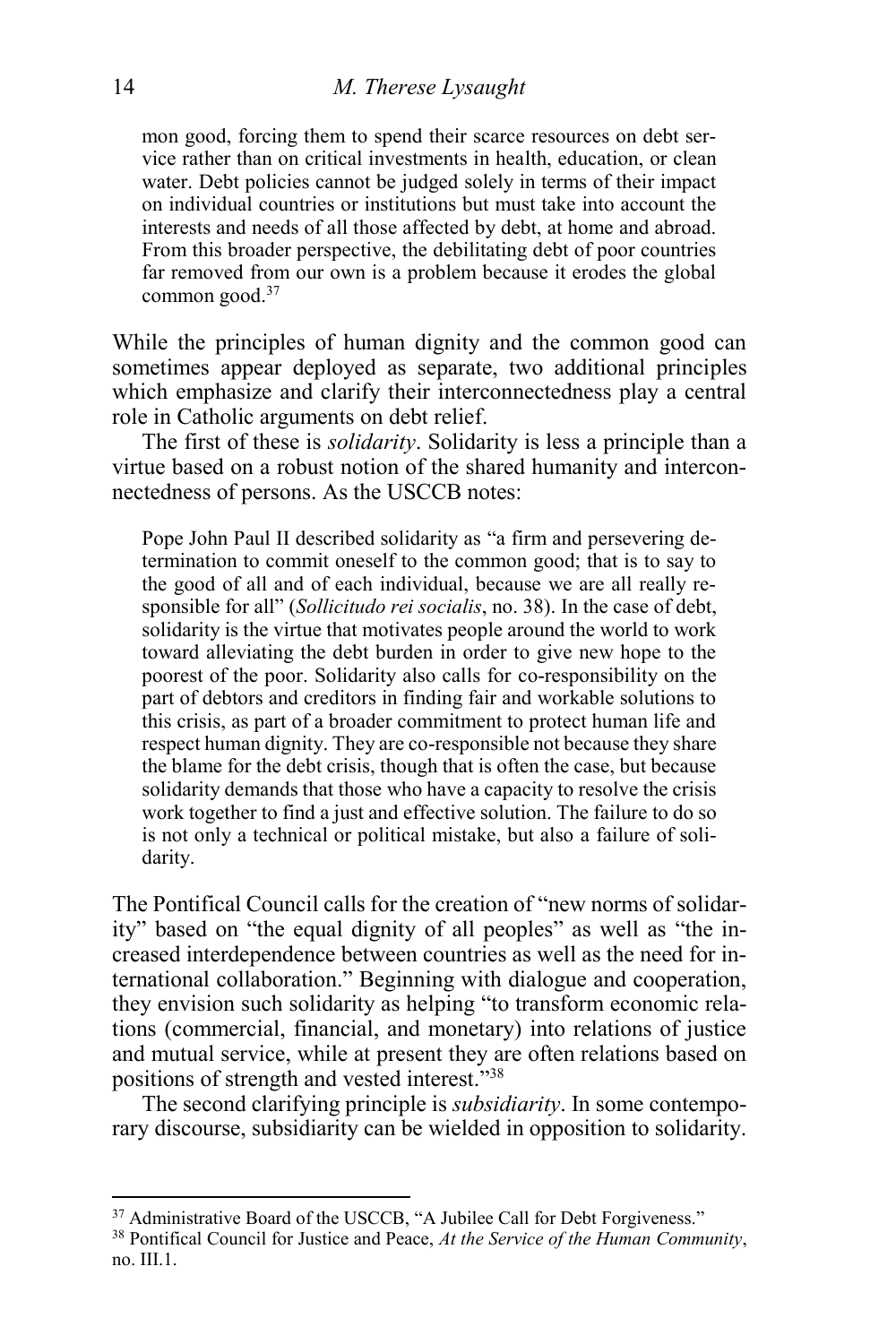As the USCCB makes clear, however, subsidiarity properly understood is in fact a specification of solidarity:

The principle of subsidiarity helps define the different responsibilities for promoting the common good of individuals, private groups, governments, and international authorities. Subsidiarity has a two-fold significance for international debt. First, individuals, the family, and voluntary associations are the building blocks of society. Ensuring that the needs of the most vulnerable are met in a particular country or region requires the participation of civil society—individuals and non-governmental organizations who stand with and serve the poor in decision-making processes around the debt issue.

Second, nothing should be done by a higher or larger entity that can be done as well by a lower or smaller one; conversely, problems that cannot be solved by individuals, civil society, or even individual nation states must be addressed by international structures. In the case of debt, international institutions and movements have a critical role to play in fostering authentic development in countries unable to do so themselves. In some areas, this will require the establishment of new international norms and structures that can better address the global economic factors that have contributed to the debt crisis. At the same time, international institutions and creditor countries must be careful not to impose solutions on debtor nations without respecting the legitimate role of local governments and civil society in shaping their future  $39$ 

Thus, the Pontifical Council makes clear that responsibility for the crisis lies on both sides of the divide and outlines key responsibilities for each of the parties involved—industrialized countries, developing countries, creditor and debtor countries, national and international commercial banks, large transnational corporations, and multilateral financial organizations (e.g., the World Bank, the IMF, regional development banks). But responsibility is not equally weighted. As they note repeatedly, "Due to their greater economic power, the industrialized countries bear a heavier responsibility which they must acknowledge and accept." <sup>40</sup> This perspective is echoed by the U.S. Bishops and John Paul II.

<sup>&</sup>lt;sup>39</sup> Administrative Board of the USCCB, "A Jubilee Call for Debt Relief."

<sup>40</sup> Pontifical Council for Justice and Peace, 8. The Pontifical Council uses analogous language with multilateral corporations. Multilateral Financial Organizations are called to take decisions "in a spirit of justice and solidarity at the service of all" (15). Priority, they counsel, must be granted to people over financial mechanisms. MFOs are called to "respect the dignity and sovereignty of each nation… while remembering that the interdependence of national economies is a fact which can and must become an acknowledged bond of solidarity" (16). They call for a reorganization of these MFOs, particularly to allow for full participation of developing countries in the decision-making processes.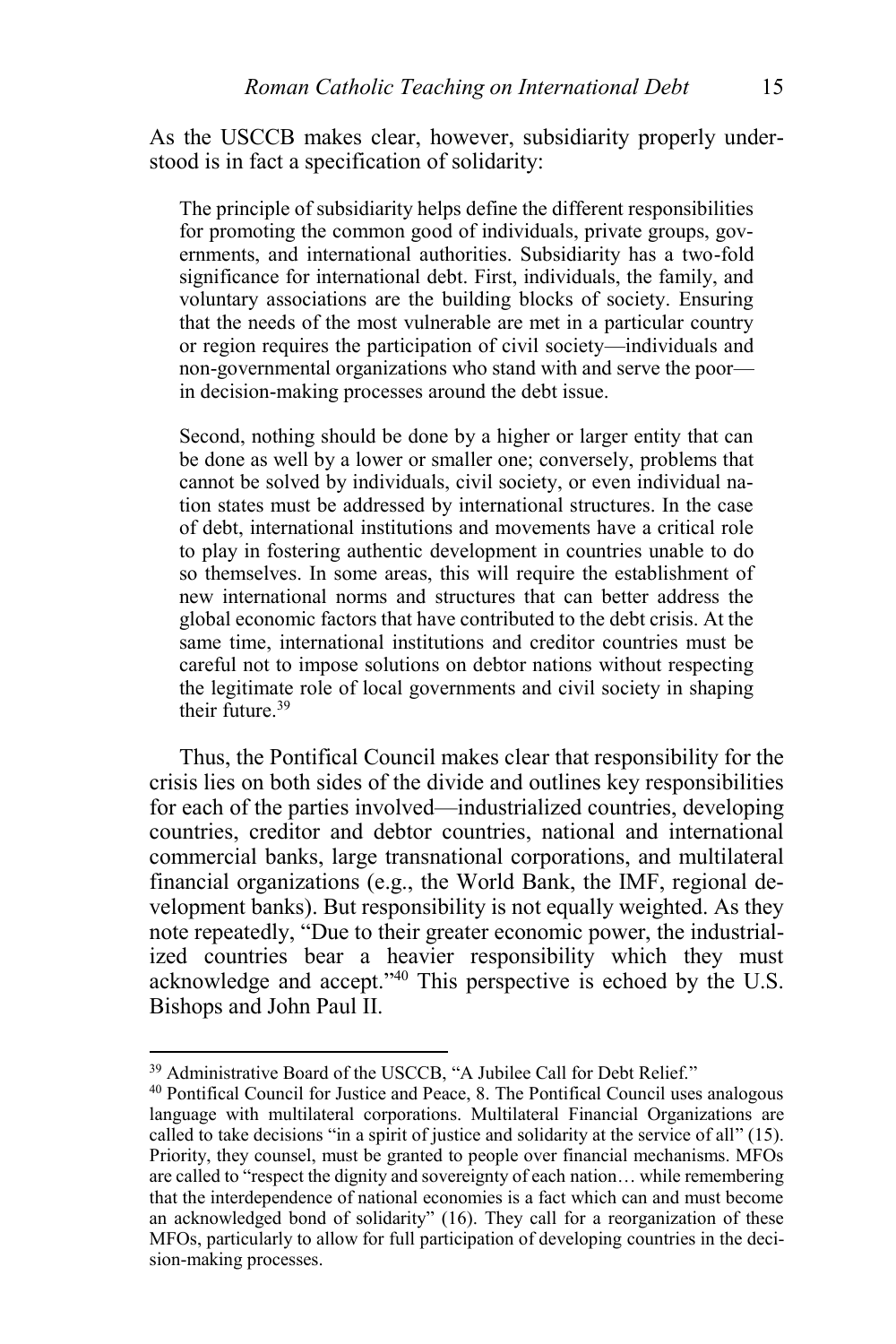*The Word Made Flesh: A Scriptural Starting Point*

The tradition of Catholic social teaching has been characterized, like the broader moral tradition of which it is a part, by a lack of explicit use of Scripture as a source. The tradition emerged in a context dominated by a Neoscholastic approach to natural law and which attempted to ground its arguments common human realities, putatively to be accessible to the reasoning faculties of all persons of good will. Over the course of its 150-year history, the tradition also becomes somewhat self-referential, grounding itself intertexually via references to prior papal and curial documents. We see this methodology continued in the Pontifical Council's, *At the Service of the Human Community* and the USCCB's *Relieving Third World Debt: A Call for Co-Responsibility, Justice, and Solidarity*.41

But with *Economic Justice for All*, we see a shift catalyzed by the Second Vatican Council. Following the method employed in their previous pastoral letter, *The Challenge of Peace* (1983), the U.S. Bishops open their analysis of and argument for "The Christian Vision of Economic Life" with an extended reflection on Scripture. They "turn," in their own words, "to the Scriptures for guidance."<sup>42</sup> They provide a reading of salvation history in the midst of which comes reference to debt and the jubilee:

In the midst of this saving history stands the covenant at Sinai (Ex 19- 24). It begins with an account of what God has done for the people (Ex 19:1-6; cf. Jos 24:1-13) and includes from God's side a promise of steadfast love (hesed) and faithfulness ('emeth, Ex 34:5-7). The people are summoned to ratify this covenant by faithfully worshiping God alone and by directing their lives according to God's will, which was made explicit in Israel's great legal codes such as the Decalogue (Ex 20:1-17) and the Book of the Covenant (Ex 20:22-23:33). Far from being an arbitrary restriction on the life of the people, these codes made life in community possible. The specific laws of the covenant protect human life and property, demand respect for parents and the spouses and children of one's neighbor, and manifest a special concern for the vulnerable members of the community: widows, orphans, the poor, and strangers in the land. Laws such as that for the Sabbath year when the land was left fallow (Ex 23:11; Lv 25:1-7) and for the year of release of debts (Dt 15:1-11) summoned people to respect the land as God's gift and reminded Israel that as a people freed by God from bondage they were to be concerned for the poor and oppressed in their midst. Every fiftieth year a jubilee was proclaimed as a year of "liberty throughout the land" and property was to be restored to its original owners (LV 25:8-17, cf. Is 61:1-2; Lk 4:18-19). The codes of

<sup>&</sup>lt;sup>41</sup> The Pontifical Council, for example, appeals primarily to a particular theological anthropology and cites as its theological sources prior magisterial teaching. The word "Gospel" appears twice, but does little work.

<sup>42</sup> *Economic Justice for All*, no. 29.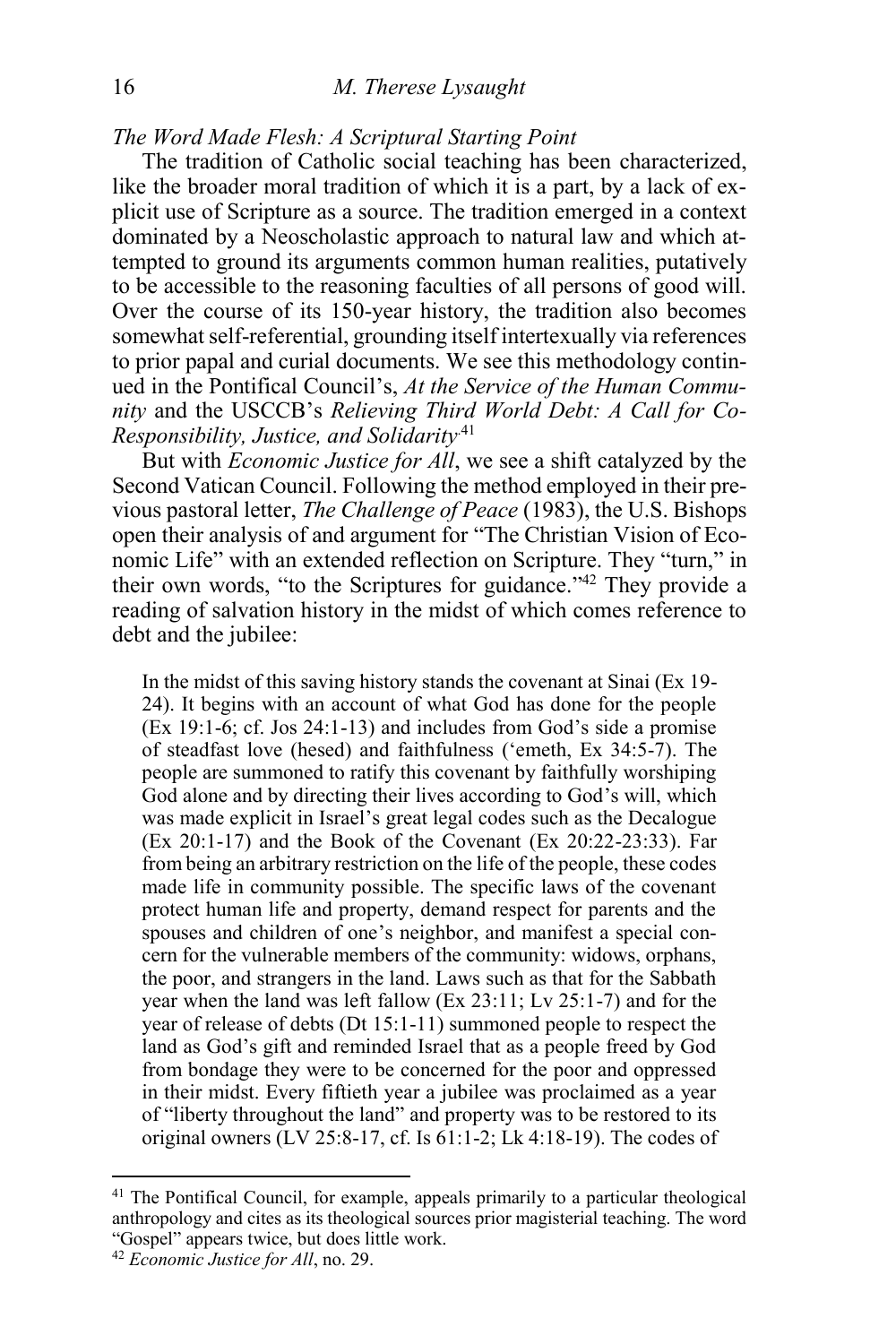Israel reflect the norms of the covenant: reciprocal responsibility, mercy, and truthfulness. They embody a life in freedom from oppression: worship of the One God, rejection of idolatry, mutual respect among people, care and protection for every member of the social body. Being free and being a co-responsible community are God's intentions for us.<sup>43</sup>

The analysis continues, highlighting the scriptural narrative on economic and social justice, as well as discipleship, with particular attention to Jesus, the poor, and community. The Bishops integrate into their analysis and arguments "biblical themes, such as the treatment of the most vulnerable (widows and orphans) as a measure of the moral character of the early Hebrew community… and Jesus' use of stories about debtors treated mercifully as being revelatory of the quality of God's love and how people should treat each other."<sup>44</sup>

The turn to Scripture and the highlighting of the practice of jubilee outlined in Leviticus 25 and Deuteronomy 15 was not original with the Bishops. By 1986, this scriptural referent was already a main interpretive framework of the debt relief movement, a central image originally brought to bear on the question by the early missionaries and relief workers who surfaced the issue in the late 1970s and around which the grassroots movement for debt relief in the late 1980s coalesced.<sup>45</sup> Thus, from the beginning, Scripture played an important role in the analysis and argumentation of this particular question. This turn to Scripture becomes increasingly prominent through the 1980s and 1990s.

And it becomes a signal component of the methodology of John Paul II. While extended scriptural reflections are included in earlier writings (e.g., *Sollicitudo*), with *Veritatis splendor* (1993), John Paul II shifts to opening his encyclicals with an extensive exegetical reflection on Scripture. <sup>46</sup> He utilizes this methodology in *Tertio millennio adveniente*, his apostolic letter calling the Roman Catholic Church to begin preparation for the jubilee of the Year 2000. Here he opens with St. Paul's claim that the incarnation happens in the "fullness of time" (Gal 4:4-7) and a scriptural meditation on the fullness of the mystery of redemptive incarnation.

Again, narrating salvation history, John Paul II locates "the custom of Jubilees" within this notion of the fullness of time and particularly

<sup>43</sup> *Economic Justice for All*, no. 36.

<sup>44</sup> Donnelly, "Making the Case for Jubilee," 201.

<sup>45</sup> Donnelly elsewhere provides a history and assessment of the informal, grassroots network of missionaries, NGOs and churches that catalyzed the debt relief movement in "Proclaiming Jubilee: The Debt and Structural Adjustment Network" (2002).

<sup>46</sup> A secondary study would analyze the ways that John Paul II used Scripture, particularly in encyclicals. For the purposes of this essay, I am leaving aside the evaluation of his hermeneutical approach.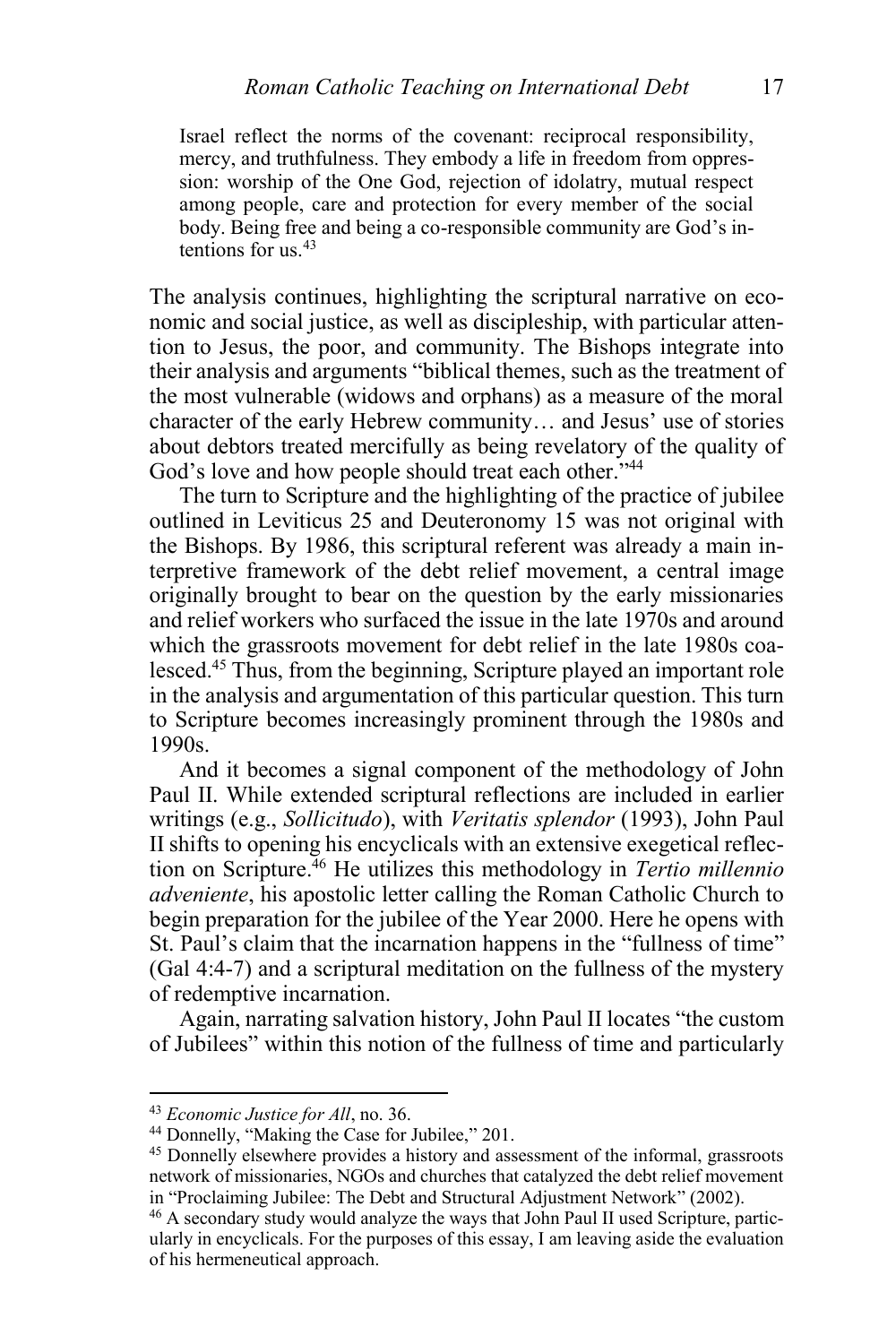within the Judeo-Christian "duty to sanctify time" (no. 10). He interprets Luke 4:16-30, Jesus' reading from Isaiah, as the fulfillment of the jubilee: "All Jubilees point to this "time" and refer to the Messianic mission of Christ…. In this way he ushers in a "year of the Lord's favor," which he proclaims not only with his words but above all by his actions. The jubilee, "a year of the Lord's favour," characterizes all the activity of Jesus; it is not merely the recurrence of an anniversary in time" (no. 11).

Jesus, thus, in word and deed represents the fulfillment of the Old Testament jubilee tradition, a tradition of which the pontiff offers a beautiful exegetical reflection (no. 12). Not only does he identify the jubilee as a requirement of justice, since according to the Law of Israel, justice "consisted in protection of the weak" (no. 13). He notes particularly its theological focus, that the jubilee was a time dedicated in a special way to God and that the cancellation of debt and freeing of slaves was to be done in honor of God (no. 12). He continues, rooting the principle of the universal destination of goods in Scripture, creation, and jubilee:

*The foundations of this tradition were strictly theological*, linked first of all with the theology of Creation and with that of Divine Providence. It was a common conviction, in fact, that *to God alone, as Creator, belonged the "dominium altum"*—lordship over all Creation and over the earth in particular (cf. Lev 25:23). If in his Providence God had given the earth to humanity, that meant that he had given it to everyone. Therefore *the riches of Creation were to be considered as a common good of the whole of humanity*. Those who possessed those goods as personal property were really only stewards, ministers charged with working in the name of God, who remains the sole owner in the full sense, since it is God's will that created good should serve everyone in a just way. *The jubilee year was meant to restore this social justice* (no. 13).

In the end, he makes two critically important claims. First, at the end of his analysis of Israel's practice of jubilee he notes:

The social doctrine of the Church, which has always been a part of Church teaching and which has developed greatly in the last century, particularly after the Encyclical *Rerum novarum*, is rooted in the tradition of the jubilee year (no. 13).

Second, he claims the centrality of this image for his own work:

Since the publication of the very first document of my Pontificate, *I have spoken explicitly of the Great Jubilee*, suggesting that the time leading up to it be lived as "a new Advent." This theme has since reappeared many times, and was dwelt upon at length in the Encyclical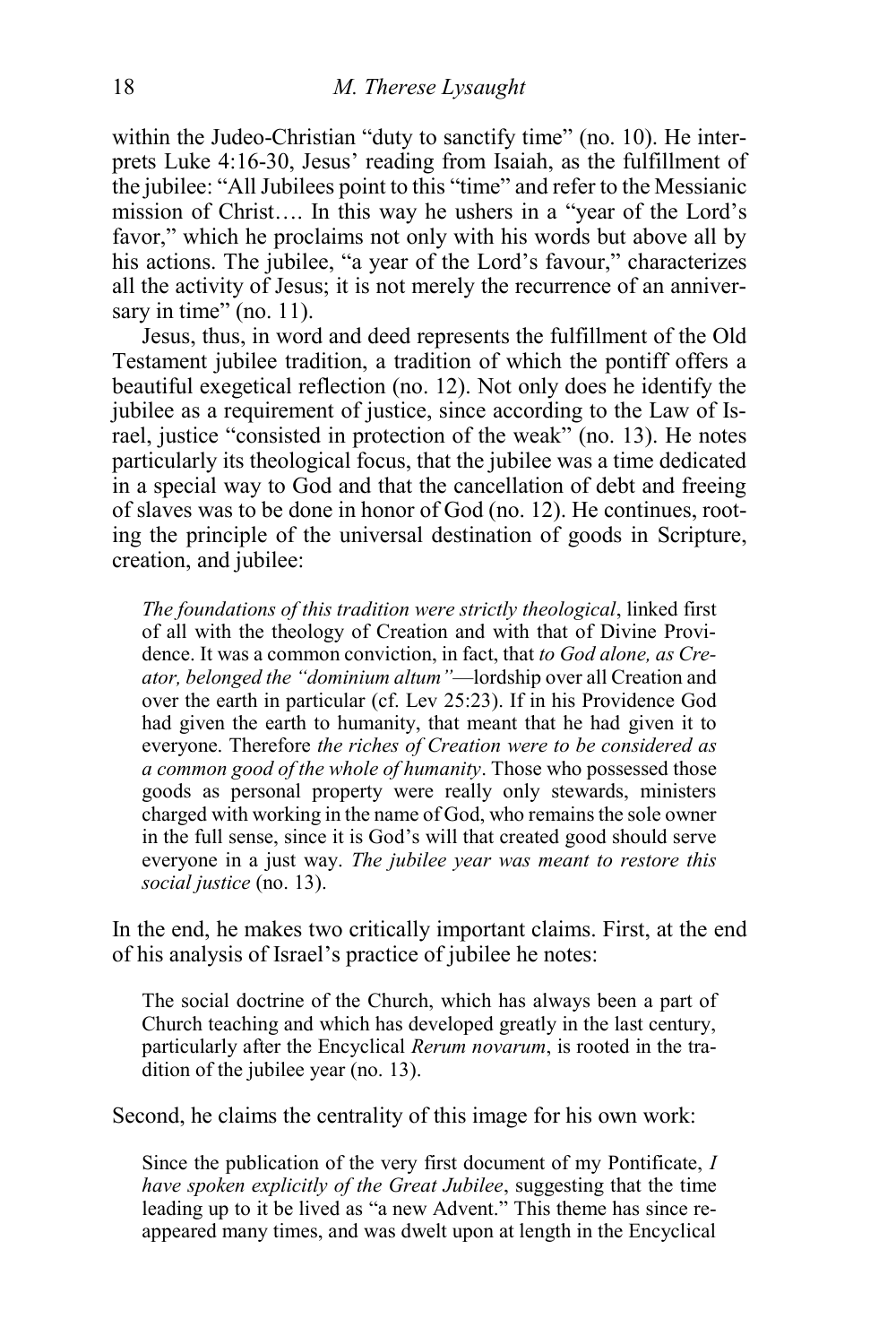*Dominum et vivificantem*. In fact, preparing for the *Year 2000 has become as it were a hermeneutical key of my Pontificate* (no. 23).

Jubilee—this theologically thick and scripturally rich practice—according to John Paul II is at the root of the tradition of Catholic social teaching and is the hermeneutical key to his whole pontificate.

#### *Have No Other Gods Before Me: Worship as the Heart of Morality*

For John Paul II and the U.S. Bishops, the practice of jubilee is located within the context of the identity of the people of Israel and worship. Jubilee is a practical structure of grace that reminds Israel that they are a people freed by God from bondage and slavery, and that they "embody a life in freedom from oppression: worship of the One God, rejection of idolatry, mutual respect among people, care and protection for every member of the social body."<sup>47</sup> It was "a time dedicated in a special way to God" where sins, debts and enslavement were forgiven in honor of God.<sup>48</sup> Jubilee—the forgiveness of debt, the forgiveness of sin, the canceling of inequalities, the restoration of equality and dignity, the recreation of community, the reconciliation of all accounts—is at its heart a practice of worship.

It should come as no surprise, then, that John Paul II's exhortation for the preparation of the jubilee year of 2000 is set within a sacramental framework. *Tertio millennio adveniente*, written in 1994, sets out a six-year program for individual and ecclesial preparation for the coming of the third millennium. The first three years is to be a time of examination of conscience—a preparatory practice for reconciliation. The second three years are structured in a Trinitarian and sacramental mode. Year One (1997) is dedicated to Jesus Christ, emphasizing the "distinctly Christological character" of the jubilee. It is a year dedicated to a "renewed appreciation of baptism." <sup>49</sup> Year Two (1998) is the year of the Holy Spirit, dedicated to "a renewed appreciation of the presence and activity of the Spirit, who acts within the Church both in the Sacraments, especially in Confirmation, and in the variety of charisms, roles and ministries which he inspires for the good of the Church." <sup>50</sup> Year Three is the year of God the Father: "In this third year the sense of being on a "journey to the Father" should encourage everyone to undertake, by holding fast to Christ the Redeemer of man, a journey of authentic conversion…. This is the proper context for a renewed appreciation and more intense celebration of the Sacrament of

<sup>47</sup> *Economic Justice for All*, no. 36.

<sup>48</sup> *Tertio millennio adveniente*, no. 12.

<sup>49</sup> *Tertio millennio adveniente*, no. 40-1.

<sup>50</sup> *Tertio millennio adveniente*, no. 45.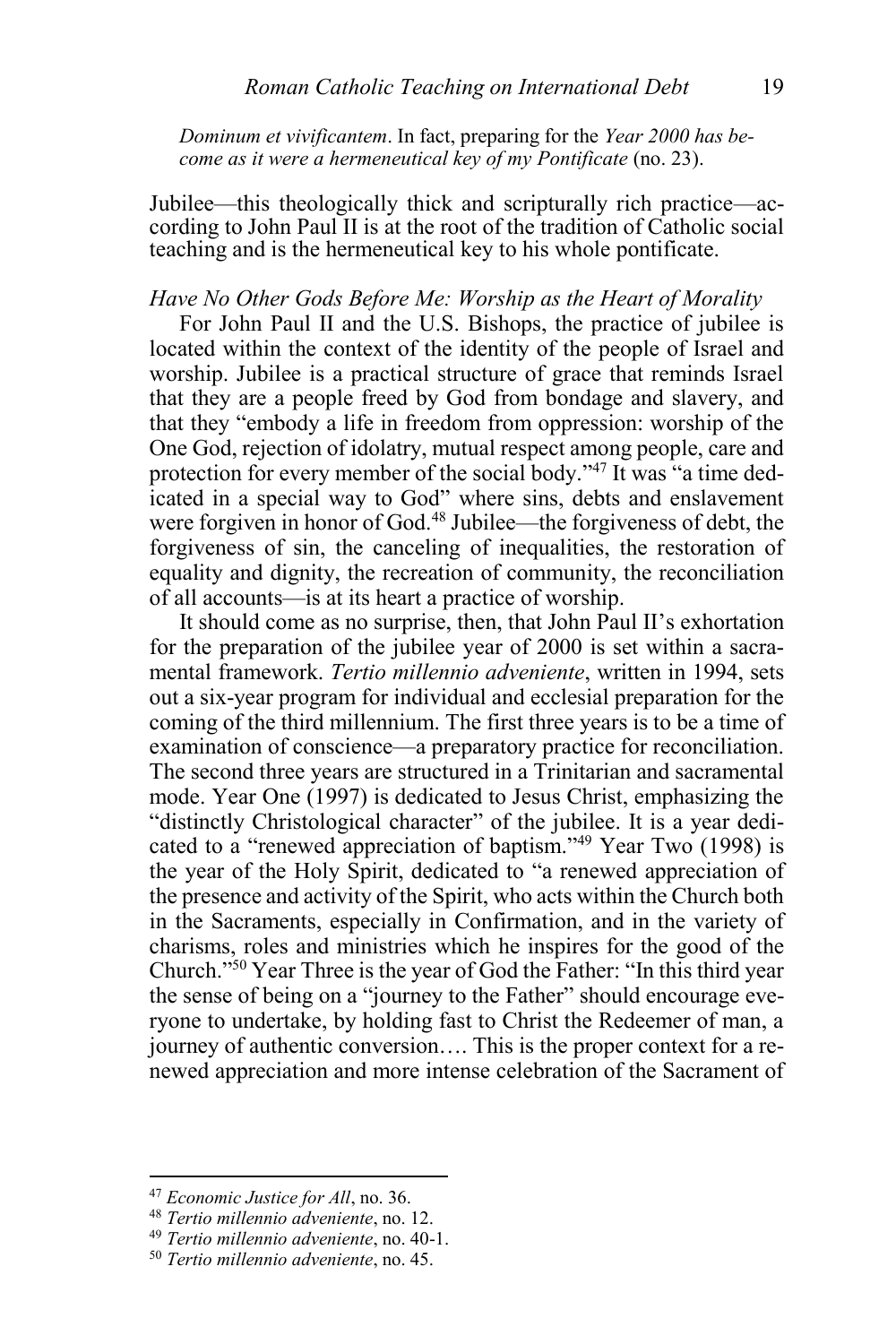Penance in its most profound meaning."<sup>51</sup> These six years of preparation culminate in the year 2000, in the year of jubilee. This is the year of the Eucharist, the year of celebration, the year of rejoicing.

It is within the discussion of the sixth and final year of preparation, the year of the journey to the Father, of penance and conversion, that John Paul II locates the issue of debt relief:

It will therefore be necessary, especially during this year, to emphasize the theological virtue of *charity*, recalling the significant and lapidary words of the First Letter of John: "God is love" (4:8, 16). Charity, in its twofold reality as love of God and neighbor is the summing up of the moral life of the believer. It has in God its source and its goal. From this point of view, if we recall that Jesus came to "preach the good news to the poor" (Mt 11:5; Lk 7:22), how can we fail to lay greater emphasis on the Church's preferential option for the poor and outcast? Indeed, it has to be said that a commitment to justice and peace in a world like ours, marked by so many conflicts and intolerable social and economic inequalities, is a necessary condition for the preparation and celebration of the Jubilee. Thus, in the spirit of the Book of Leviticus (25:8-12), Christians will have to raise their voice on behalf of all the poor of the world, proposing the Jubilee as an appropriate time to give thought, among other things, to reducing substantially, if not canceling outright, the international debt which seriously threatens the future of many nations.<sup>52</sup>

Thus, *Tertio millennio adveniente* sets the issue of debt relief within a liturgical framework, a practice of penance, conversion, and charity, moving from Baptism toward Eucharist through a constant practice of examination of conscience.

This correlation of the seemingly secular question of debt relief and the Christian practice of examen and penance is not entirely unheralded. Rather, it reflects an emerging methodological move within magisterial attention to economic questions. Consider, for example, *Sollicitudo rei socialis*, written seven years earlier. Here John Paul II attends to issues of global economics more broadly, officially sanctioning the growing understanding within Catholic theology that sin is not only individual but can be structural as well. And he pulls no punches in identifying the sin at the heart of those structures that dehumanize and asphyxiate the poor: "the idolatry of money, ideology,

<sup>51</sup> *Tertio millennio adveniente*, no. 50.

<sup>52</sup> *Tertio millennio adveniente*, no. 50-1.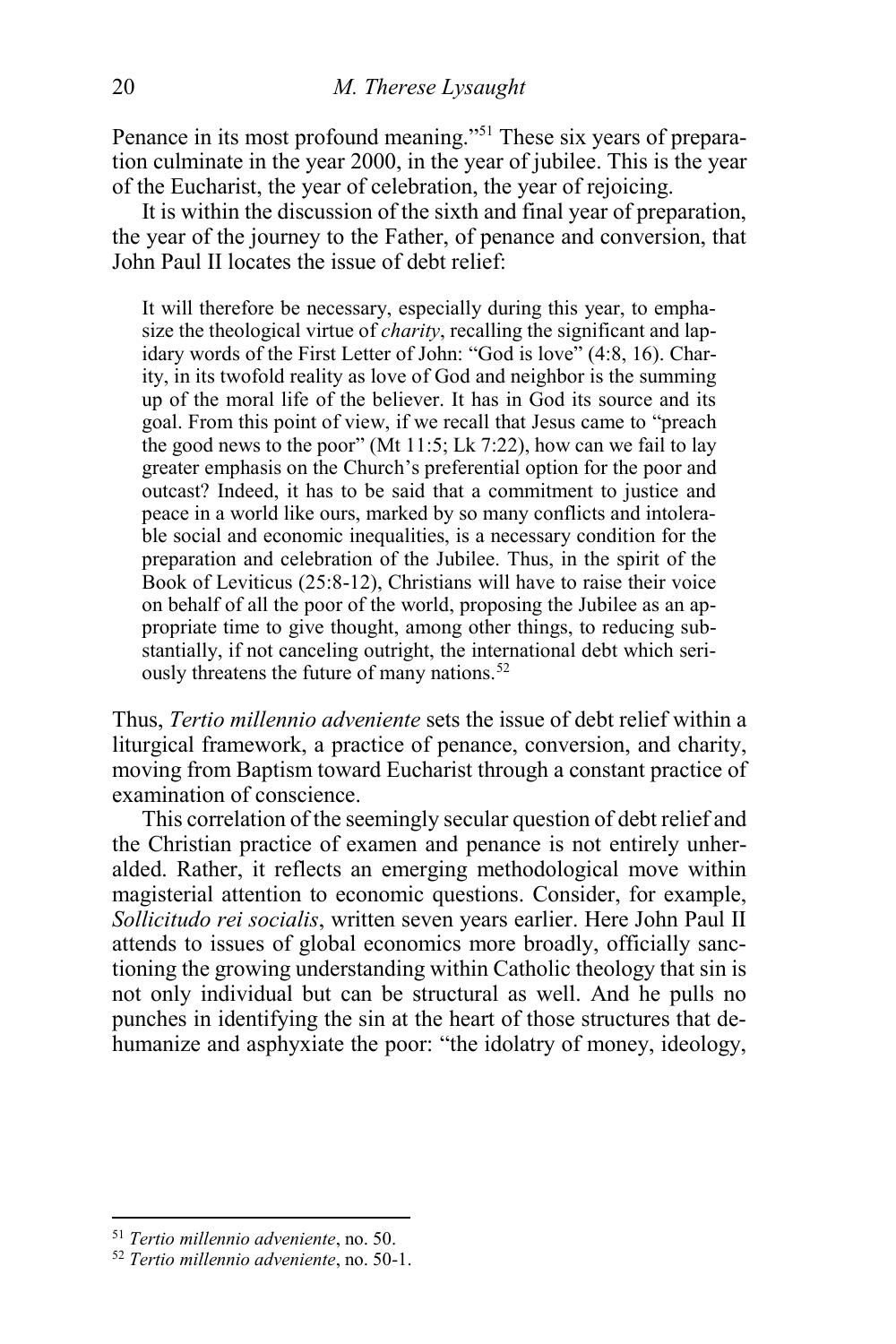class and technology." <sup>53</sup> Here, at the root of issues related to "development" is the question of idolatry or worship.<sup>54</sup>

The U.S. Bishops make this same claim the previous year, though somewhat more subtly. As noted above, *Economic Justice for All* provides an extended scriptural narrative on economic and social justice. A recurring theme in this narrative is that of idolatry. The bishops highlight that the prime sin in much of the biblical tradition is idolatry (no. 33); that idolatry encompasses not only the overt worship of idols, "but also manifestations of idolatry, such as the quest for unrestrained power and the desire for great wealth (Is 40:12-20; 44:1-20; Wis 13:1-  $14:31$ ; Col 3:5)" (no. 33); that the prophets see how the rich are prone to idolatry and apostasy, both of which are tied to violence and oppression (no. 49); and so forth. For the bishops, the sin of idolatry is central to the biblical perspective on economics.

In identifying the heart of the sin, they also identify the heart of the solution: conversion. The call to conversion frames their entire document, from the preface (no. 23) to their final chapter, where conversion is named as the first step in the "Christian Vocation in the World Today." As they note, "The transformation of social structures begins with and is always accompanied by a conversion of the heart" (no. 328).<sup>55</sup> Conversion is necessary for ourselves, to overcome our own "idolatry of accumulating material goods and seeking safety in them" (no. 328). Likewise, conversion is one necessary antidote to the idolatry named in *Sollicitudo* as well (no. 38).

For the U. S. Bishops, a first and ongoing step in the lifelong process of conversion is that of worship and prayer, particularly in the

<sup>53</sup> *Sollicitudo rei socialis*, no. 37. John Paul II, though commenting on *Populorum progressio*, expands here on Paul VI. Pope Paul, in criticizing the emergence of neoliberal economics argued: "This unbridled liberalism paves the way for a particular type of tyranny, rightly condemned by Our predecessor Pius XI, for it results in 'the international imperialism of money'" (no. 26). What was identified as imperialism in 1967 has been recognized as idolatry in 1987.

<sup>&</sup>lt;sup>54</sup> Critics might object that invoking the term "idolatry" will alienate secular interlocutors. However, the term idolatry—when understood in the context of ancient Israel illuminates a key aspect of many of these questions. For a key objection to idolatry in the Hebrew Scriptures concerned the often allied practice of human sacrifice, see, for example, Jon Levenson, *The Death and Resurrection of the Beloved Son: The Transformation of Child Sacrifice in Judaism and Christianity* (New Haven: Yale University Press, 1995). To invoke the question of idolatry today is to ask the question: does a particular practice entail the sacrifice of human persons? Secular texts, such as Kim and Mullen, *Dying For Growth* (cited earlier), understand this linkage. In the conclusion of their chapter, which is subtitled: "The Idolatry of Growth," they state: "the pattern of growth that shapes (and that can destroy) real human lives is to a considerable extent the fruit of political choices, which are not magical but quite mundane" (*Dying for Growth,* 42-43).

 $55$  In this section, the US Bishops explicitly cite the insights of liberation theology, as captured in *Justice in the World* (1971) and the documents of Medellin.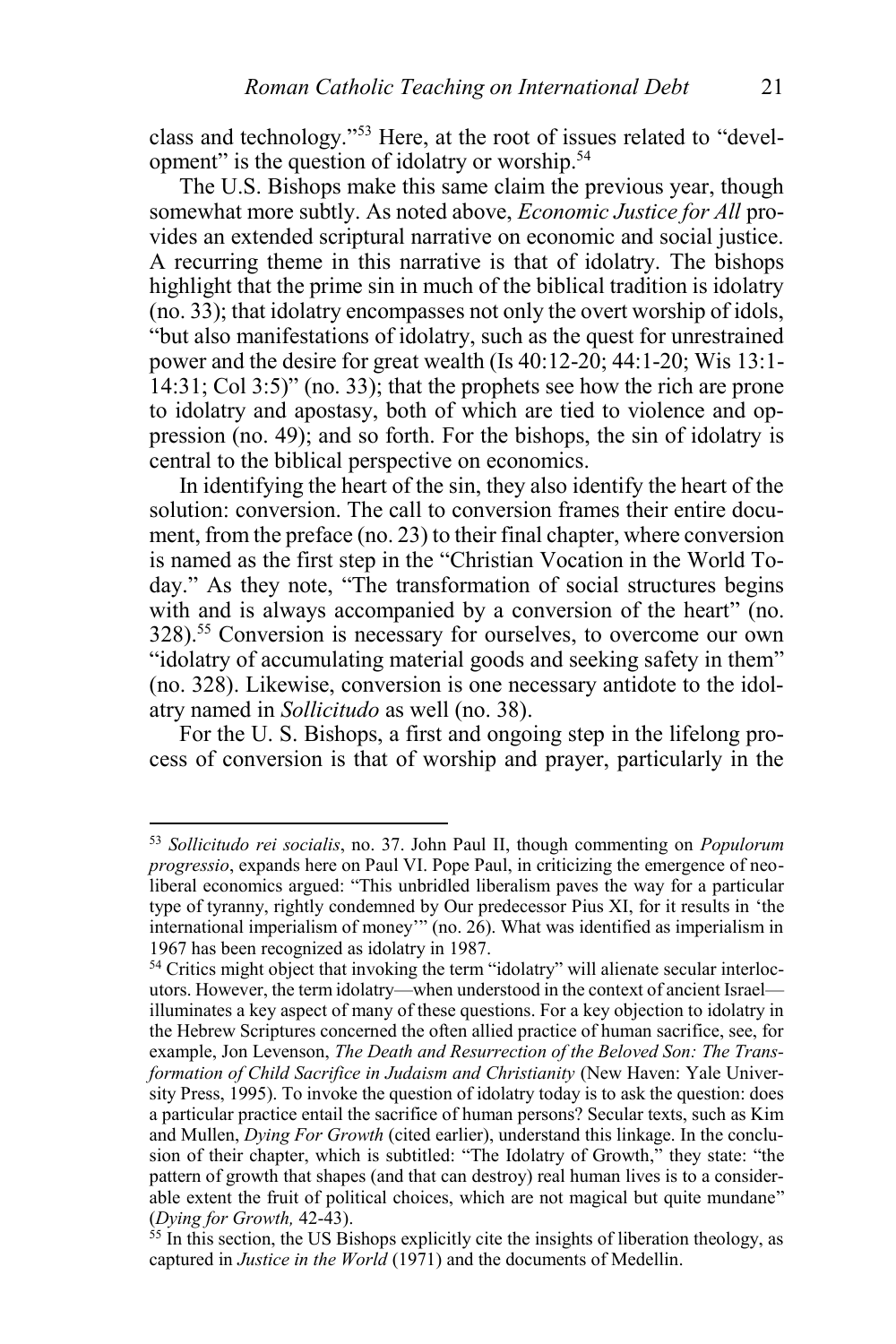context of the Eucharist (no. 329).<sup>56</sup> As they note: "Worship and common prayer are the wellsprings that give life to any reflection on economic problems and that continually call the participants to greater fidelity to discipleship" (no. 329). These are also the practices necessary to meet one of the central mandates of the Second Vatican Council, named here as the "Call to Holiness in the World." For at its core, the issue of debt relief—or any economic engagement by Christians or the church—is not simply one of following the particular social or moral principles; it is about embodying the worship of God in the world. As they note:

Holiness is not limited to the sanctuary or to moments of private prayer; it is a call *to direct our whole heart and life toward God* and according to God's plan for this world. For the laity, holiness is achieved in the midst of the world, in family, in community, in friendships, in work, in leisure, in citizenship. Through their competency and by their activity, lay men and women have the vocation to bring the light of the Gospel to economic affairs, "so that the world may be filled with the Spirit of Christ and may more effectively attain its destiny in justice, in love, and in peace" (citing the *Dogmatic Constitution on the Church*, 36) (no. 332, emphasis added).

Thus, in this post-Vatican II engagement on questions of economics in general and debt relief in particular, liturgical practices from the Eucharist to the examination of conscience emerge as a critical methodological component. They are understood as epistemologically necessary for conducting a "theological reading" of modern problems (in the words of *Sollicitudo rei socialis*); by illuminating new dimensions of particular issues (e.g., sin) or perhaps redescribing them entirely (e.g., idolatry), they point to necessary dimensions of authentic and effective solutions (e.g., conversion and reconciliation).

And we see a growing recognition of deep interconnections between liturgical practices, character, and social action—that liturgy is crucial for cultivating virtues, training vision, realizing connectedness:

The liturgy teaches us to have grateful hearts: to thank God for the gift of life, the gift of this earth and the gift of all people. It turns our hearts from self-seeking to a spirituality that sees the signs of true discipleship in our sharing of goods and working for justice. By uniting us in prayer with all the people of God, with the rich and the poor, with

<sup>56</sup> The bishops use a similar methodology in their pastoral letter *The Challenge of Peace: God's Promise and Our Response* (1983), opening with an extended scriptural reflection and closing with a turn to worship. For an analysis of their method here, see M. Therese Lysaught, "From the Challenge of Peace to the Gift of Peace: Reading the Consistent Ethic of Life as an Ethic of Peacemaking." In Thomas A. Nairn ed., *[The](http://philpapers.org/rec/NAITCE)  [Consistent Ethic of Life: Assessing its Reception and Relevance](http://philpapers.org/rec/NAITCE)* (Maryknoll: Orbis Books, 2008), 109-131.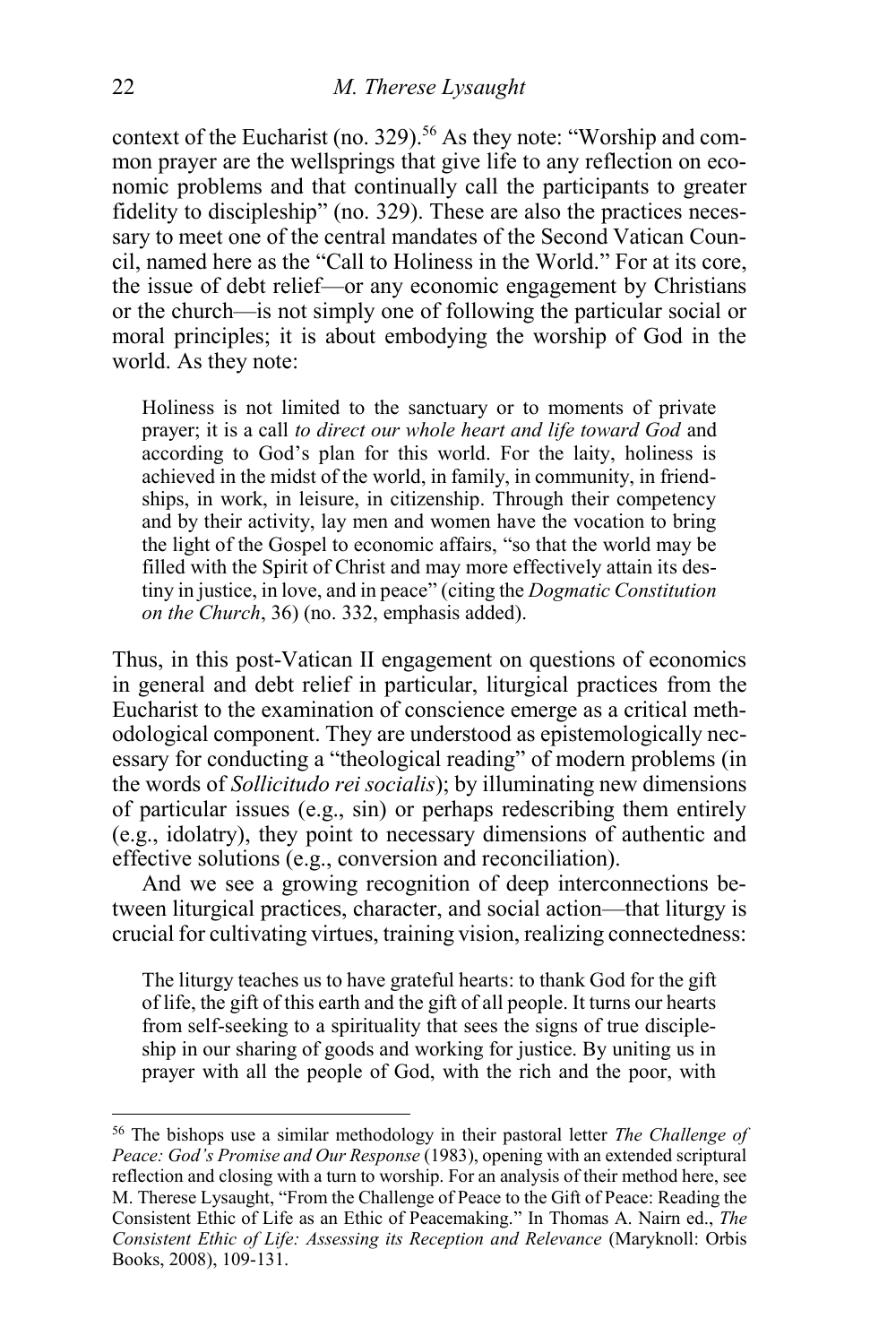those near and dear, and with those in distant lands, liturgy challenges our way of living and refines our values. Together in the community of worship, we are encouraged to use the goods of this earth for the benefit of all (no. 331).

#### *The New Creation has Come: Peacemaking as the Context*

Examen, penance, conversion, and reconciliation—these are all ingredients of the church's practice of peacemaking. Standing in the tradition of Catholic social thought, the literature on debt relief reflects the deep commitment to peace that lies at the heart of that tradition. While sharing the tradition's concern to forestall social unrest and conflict, we find here a growing recognition of the violence that has become inherent in contemporary economic structures.

The connection between economics and peace has been present in the Catholic social tradition since *Rerum novarum*. Leo XIII, with a prescient eye toward the bloodshed to come in the twentieth-century, urged attention to the social ills of industrialization not only because they were an affront to human dignity but because therein lay the seeds of social instability, of revolution, of violence. Leo's concept of peace reflects his neo-Thomistic commitments and perhaps his time, insofar as he seems to equate peace with social harmony—the benign humming of civil society that occurs when various members of the social hierarchy exercise their duties and responsibilities relative to those positioned elsewhere in the social order.

A steadfast commitment to peace can be traced through the Catholic social tradition as it develops over the twentieth century. As the tradition develops, so does the church's discourse on peace. Post-World War II, the focus shifts from localized revolutions to Cold War and the grim prospects of nuclear engagement.<sup>57</sup> Equally, the intrinsic connection between peace and economics evolves, culminating in Paul VI's now famous insight in *Populorum progressio* that "Development [is] the New Name for Peace." As he notes there:

Extreme disparity between nations in economic, social and educational levels provokes jealousy and discord, often putting peace in jeopardy…When we fight poverty and oppose the unfair conditions of the present, we are not just promoting human well-being; we are also furthering man's spiritual and moral development, and hence we are benefiting the whole human race. For peace is not simply the absence of warfare, based on a precarious balance of power; it is fashioned by efforts directed day after day toward the establishment of the

<sup>57</sup> See, for example, *Pacem in terris*, *Gaudium et spes*, and *The Challenge of Peace*. Even *Sollicitudo rei socialis* engages the problematic of the Eastern and Western blocs. With the fall of the Berlin Wall in 1989, the context—and therefore conversation on peace—shifts.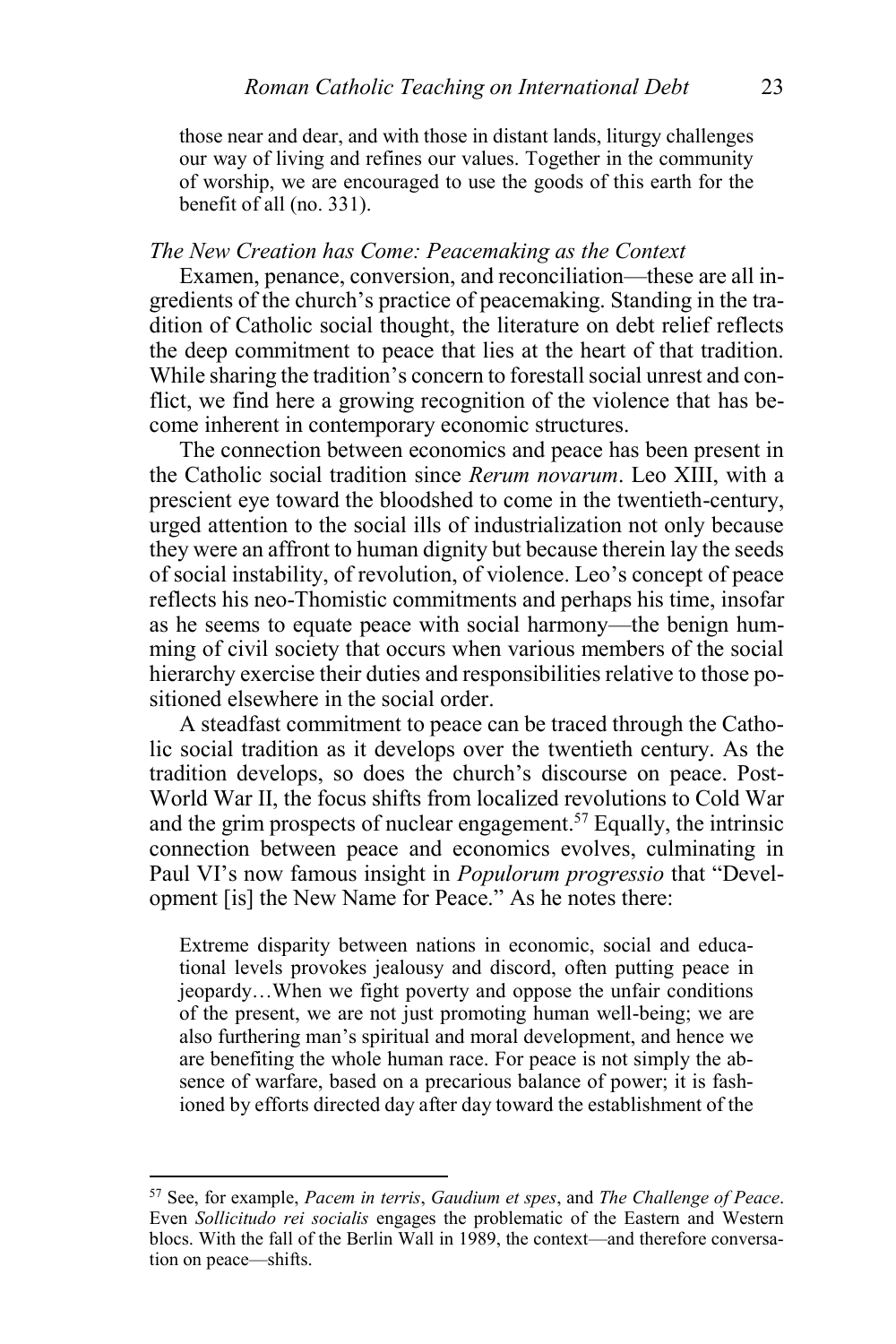ordered universe willed by God, with a more perfect form of justice among men.<sup>58</sup>

Yet here we still see neo-Thomistic traces—one that equates peace with proper social ordering. Moreover, the conceptual categories of the industrial revolution and the Cold War still hold sway. In *Tertio millennio adveniente*, for example, John Paul II gives a review of Catholic social teaching on the "relations between labor and capital." He concludes this summary with the following:

In my Encyclical *Sollicitudo rei socialis* I had earlier offered a systematic reformulation of the Church's entire social doctrine against the background of the East-West confrontation and the danger of nuclear war. The two elements of the Church's social doctrine—the safeguarding of human dignity and rights in the sphere of a just relation between labor and capital and the promotion of peace—were closely joined in this text. The Papal Messages of 1 January each year, begun in 1968 in the pontificate of Paul VI, are also meant to serve the cause of peace.<sup>59</sup>

Thus, international debt relief, for John Paul and the Pontifical Council, are not simply matters of economic justice; the debt crisis of the developing world is an impediment to world peace.<sup>60</sup>

Much of the impoverishment of the developing world, as the U.S. Bishops and pontiff note repeatedly, is intricately enmeshed with the massive squandering of financial resources on unnecessary armaments and military expenditures and debt service. Both budget lines divert resources from basic human and social goods, exacerbating the extreme poverty of the countries caught in bondage to international financial structures. Such poverty, which is directly correlated to morbidity and mortality, is one of the chief forms of structural violence worldwide.

Yet in addition to these more conventional aspects of the issue, the jubilee movement and the debt relief question introduce a radically new element into magisterial teaching on peace. They do this by returning to the tradition's scriptural roots. For the vision of peace captured in the scriptural practice of jubilee is not one of mere social harmony, not one of a social balance achieved when hierarchically-ordered members of the social bodies fulfill their proper duties and obligations. It is a vision that recognizes that economic practices—even in ancient Israel—inevitably distort proper social relations over time; that injustices become embedded in communities through economic

<sup>58</sup> *Populorum progressio*, no. 76.

<sup>59</sup> *Tertio millennio adveniente*, no. 22.

<sup>60</sup> Pontifical Council for Justice and Peace, *At the Service of the Human Community*, no. III.4.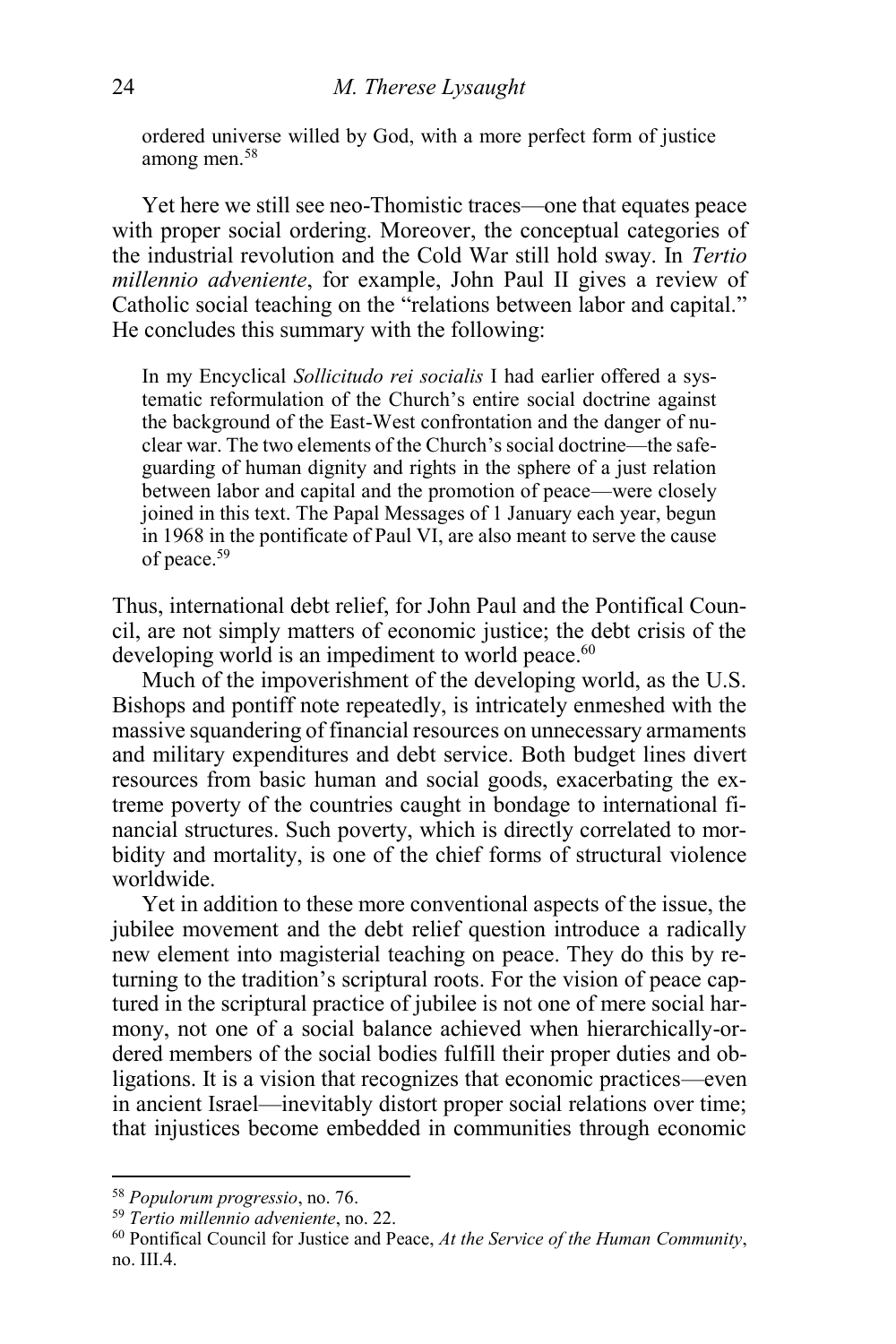practices that are *prima facie* reasonable, and perhaps even necessary. So that even within the space of two generations, radical economic actions are necessary to dismantle social hierarchies (e.g., slavery, servitude, and master) and to *restore* the identity of the poor as full persons and equal members of the community.

Peace, then, is not simply the maintenance of proper relationships between labor and capital or lack of conflict between nations. Peace, here, is redemption, liberation, freedom from economic and social bondage—it is a vision of the Kingdom of God incarnated in the messy materiality of the world, or at least a gesture in that direction.

As such, peace as conceived here involves not only "justice"—it also requires reconciliation. It certainly requires "reconciliation" of financial accounts.<sup>61</sup> But it requires first and recursively reconciliation with God. It requires a turn from idolatry and repentance from our distracted worship of money, power, class and technology. It requires that individuals and communities be restored to right relationship with God as the true God, the God of life, love, justice, mercy and peace.

Reconciliation with God—God's merciful and gratuitous forgiveness of our debts of idolatry and more—enables merciful, joyful, and gratuitous economic reconciliation between persons in community. Being freed from bondage to money and class is a necessary prerequisite for the *prima facie* non-rational actions of cancelling of debt and the restoration of familial land. This foolishness to the Greeks is a practical manifestation of right worship. Only when persons are rightly ordered to God can money be rightly ordered to those human persons in our communities who we claim to be God's image. The justice of right worship of God achieved through reconciliation lays the groundwork for reconciliation with our neighbors which moves through yet transcends justice.

Yet the bonds of idols hold us tightly. Such reconciliation is not blithely attained. It requires, as made clear by the bishops and John Paul II, sustained habits of examination of conscience, penance, Eucharist, which are necessary for our ongoing conversion. The peace of the jubilee, therefore, is the fruit of sacramental practice. Just as violence is correlated with idolatry, peace is correlated with right worship.

<sup>&</sup>lt;sup>61</sup> The constant interplay between economic and religious language throughout the Hebrew and Christian Scripture is no accident yet remains under-recognized by contemporary theologians. From the Levitical Jubilee to the myriad economic analogies and parables used by Jesus, the fundamental binary between God and Mammon, James's castigation of the economic inequalities in his community, to the central soteriological metaphor "redemption"—the deep interconnections between "religious" reconciliation and economic reconciliation is one of the constant undercurrents of the scriptural witness. That Jesus teaches the disciples to pray "Forgive us our debts," highlights the material and economic nature of our sinfulness.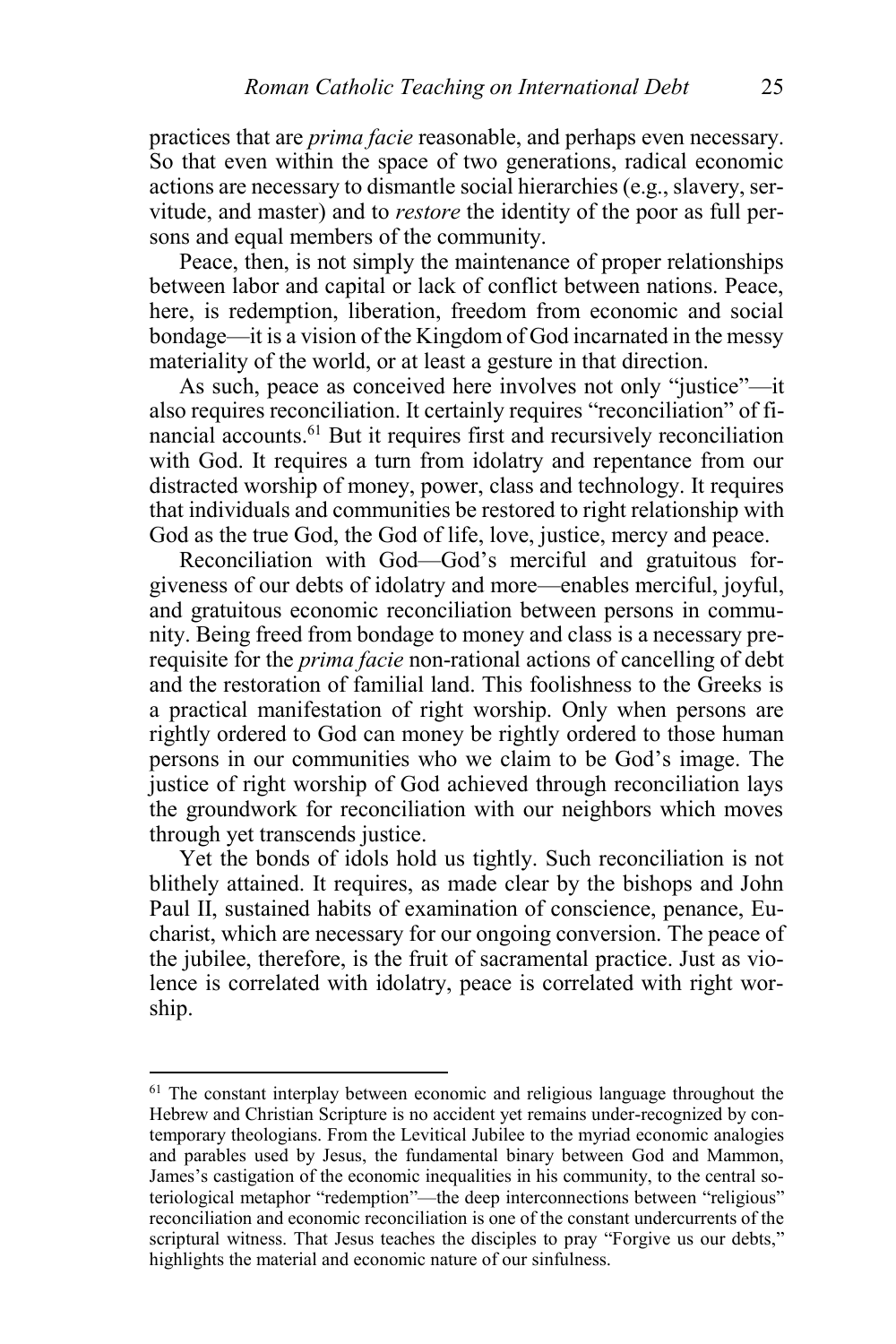With the literature on debt relief, then, the way that peace is conceptualized in the Catholic social literature subtly shifts to encompass a more deeply theological and biblical vision of shalom. This vision stands alongside more conventional notions of peace as lack of overt conflict between players whose identities are established by contemporary economics and politics. And although it is a vision spoken first to the church, there is no presumption that because it is biblical, that because it derives from an understanding of God's Kingdom, that debt forgiveness should not be practiced by secular agents in the secular sphere as a practice of peacemaking.

#### **The Joy of the Gospel: Toward a New Moral Method**

Magisterial writings on debt relief provide warrant for the further development of a more theologically integrated and richer practice of Catholic social thought. The method that emerges in this literature outlines a framework for Catholic social ethicists going forward—one in which the principles of Catholic social thought are illuminated by being nested in a theological matrix comprised of Word, sacrament, and peace. Such a matrix enables the conversion of the hearts of individual Christians that is a necessary first step for dismantling the structures of sin that are rooted both in our persons and in our policies.

While the issue of debt relief is currently categorized as a question of social ethics, the method developed here points a way forward for the renewal of Catholic moral theology as a whole. One of the ongoing tasks within our field is to synthesize the discourses of moral theology and Catholic social teaching that developed on parallel tracks from 1891 forward. An enormous amount of work remains to be done in this regard. We have here a roadmap for both a reorientation of moral theology and the reintegration of the too-siloed subdisciplines of ethics.

This emerging method also points toward additional questions. The literature on debt relief advances our method by drawing on Scripture and liturgy, but in the documents, these theological sources generally stand alongside the principles and hard data on the question in discrete sections. Further work needs to be done to integrate the various sources into a wholistic methodology.<sup>62</sup> Additional questions could be raised about hermeneutics. While it is a great step forward that magisterial authors have reclaimed Scripture as a starting point, the manner in which they invoke and interpret Scripture is worth further study. While I have focused in this paper on the question of debt relief, it would be worth surveying post-Vatican II magisterial writings to see

 $\overline{\phantom{a}}$ 

<sup>62</sup> *The Compendium of the Social Doctrine of the Church*, promulgated by the Pontifical Council for Justice and Peace in 2004, makes significant advances in this area.